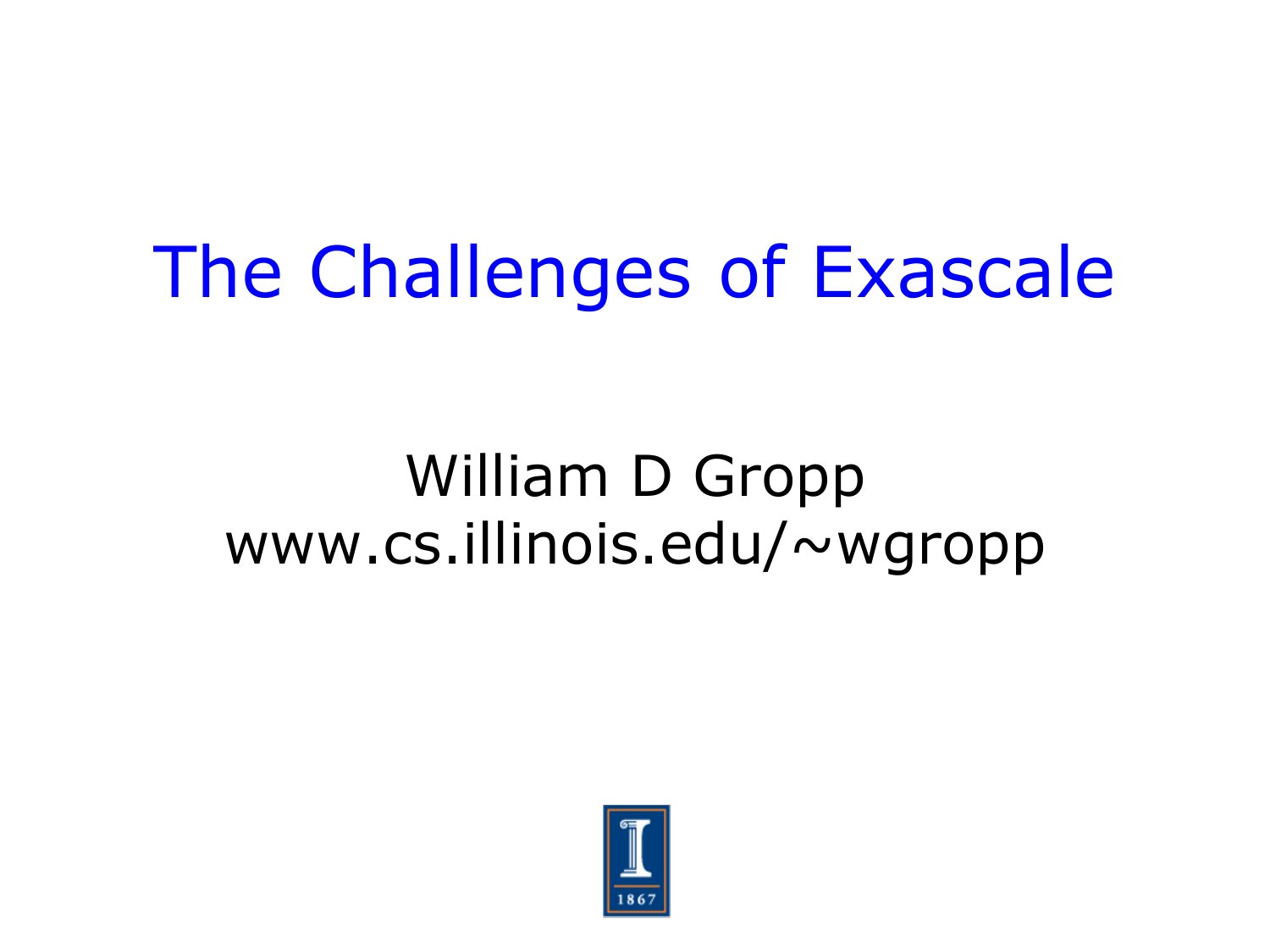### Extrapolation is Risky

- $1989 T 22$  years
	- Intel introduces 486DX
	- Eugene Brooks writes "Attack of the Killer Micros"
	- 4 years *before* TOP500
	- Top systems at about 2 GF Peak
- $1999 T 12$  years
- 
- NVIDIA introduces the GPU (GeForce 256)
	- Programming GPUs still a challenge
- Top system ASCI Red, 9632 cores, 3.2 TF Peak
- MPI is 7 years old

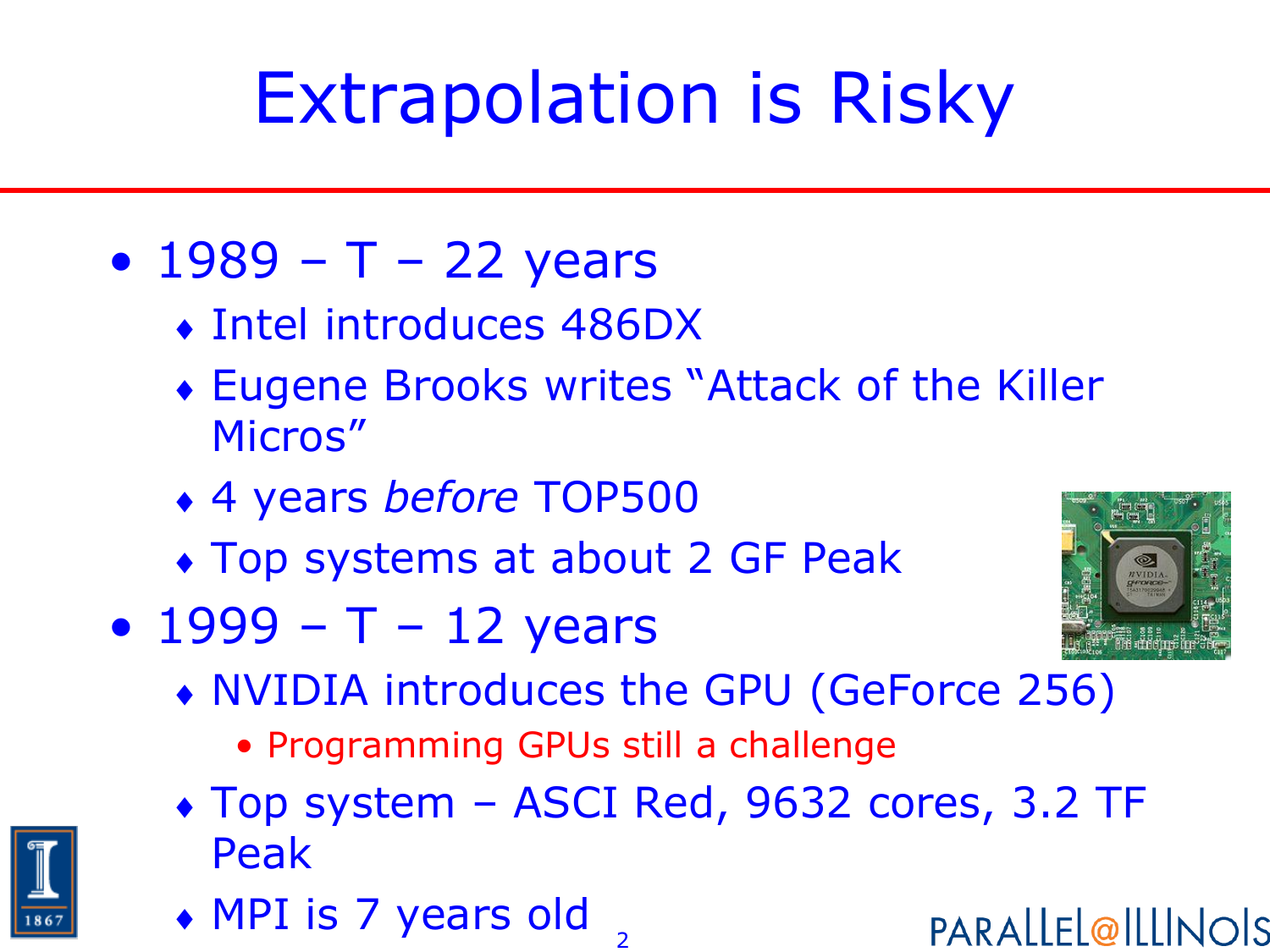# HPC Today

- High(est)-End systems
	- $\rightarrow$  >1 PF (10<sup>15</sup> Ops/s) achieved on a few "peak friendly" applications
	- Much worry about scalability, how we're going to get to an ExaFLOPS
	- Systems are all oversubscribed
		- DOE INCITE awarded almost 900M processor hours in 2009, many turned away; almost 1.7B in 2011
		- NSF PRAC awards for Blue Waters similarly competitive
- Widespread use of clusters, many with accelerators; cloud computing services
	- These are transforming the low and midrange

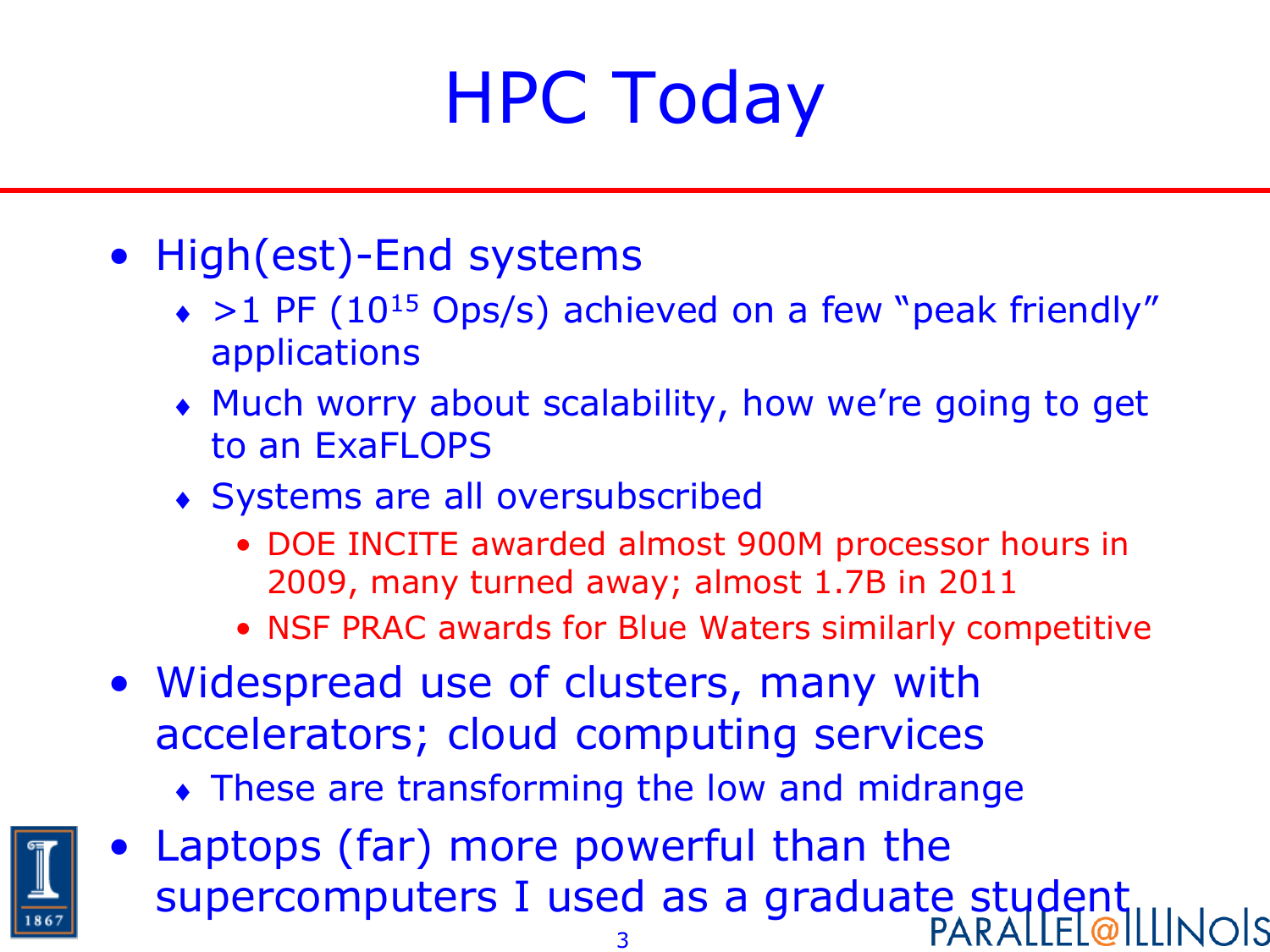### HPC in 2011

- Sustained PF systems
	- NSF Track 1 "Blue Waters" at Illinois **2012**
	- $\rightarrow$  "Sequoia" Blue G204/22 at LLNL
	- ◆ K Computer (Japan) (China?, ...)
- Still programmed with MPI and MPI+other (e.g., MPI+OpenMP)
	- But in many cases using toolkits, libraries, and other approaches
		- And not so bad applications will be able to run when the system is turned on
	- $\bullet$  Replacing MPI will require some compromise e.g., domain specific (higher-level but less general)
		- Still can't compile single-threaded code to reliably get good performance – see the work in autotuners. Lesson – there's a limit to what can be automated. Pretending that there's an automatic solution will stand in the way of a real solution

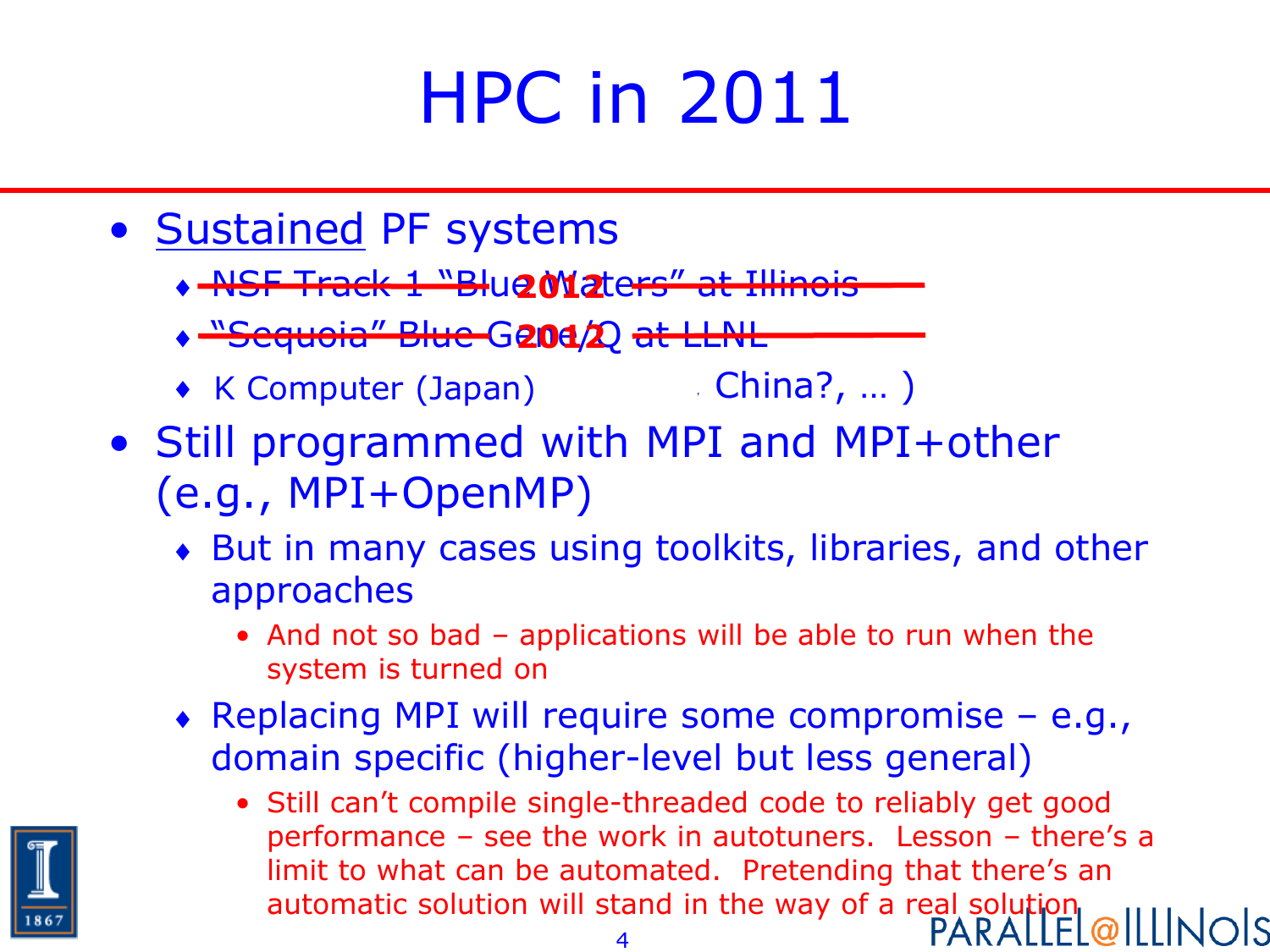### Blue Waters: A Sustained Petascale System



- Cray XE/XK system
- > 235 Cabinets XE (2 AMD CPU/node)
- >30 Cabinets XK (1 AMD CPU/1 NVIDEA GPU/node)
- $\bullet$  > 1.5 PB memory
- >25 PB disk
- Upto 500 PB tape storage
- Able to sustain > 1PF on a range of applications (not just dense matrix-matrix multiply)

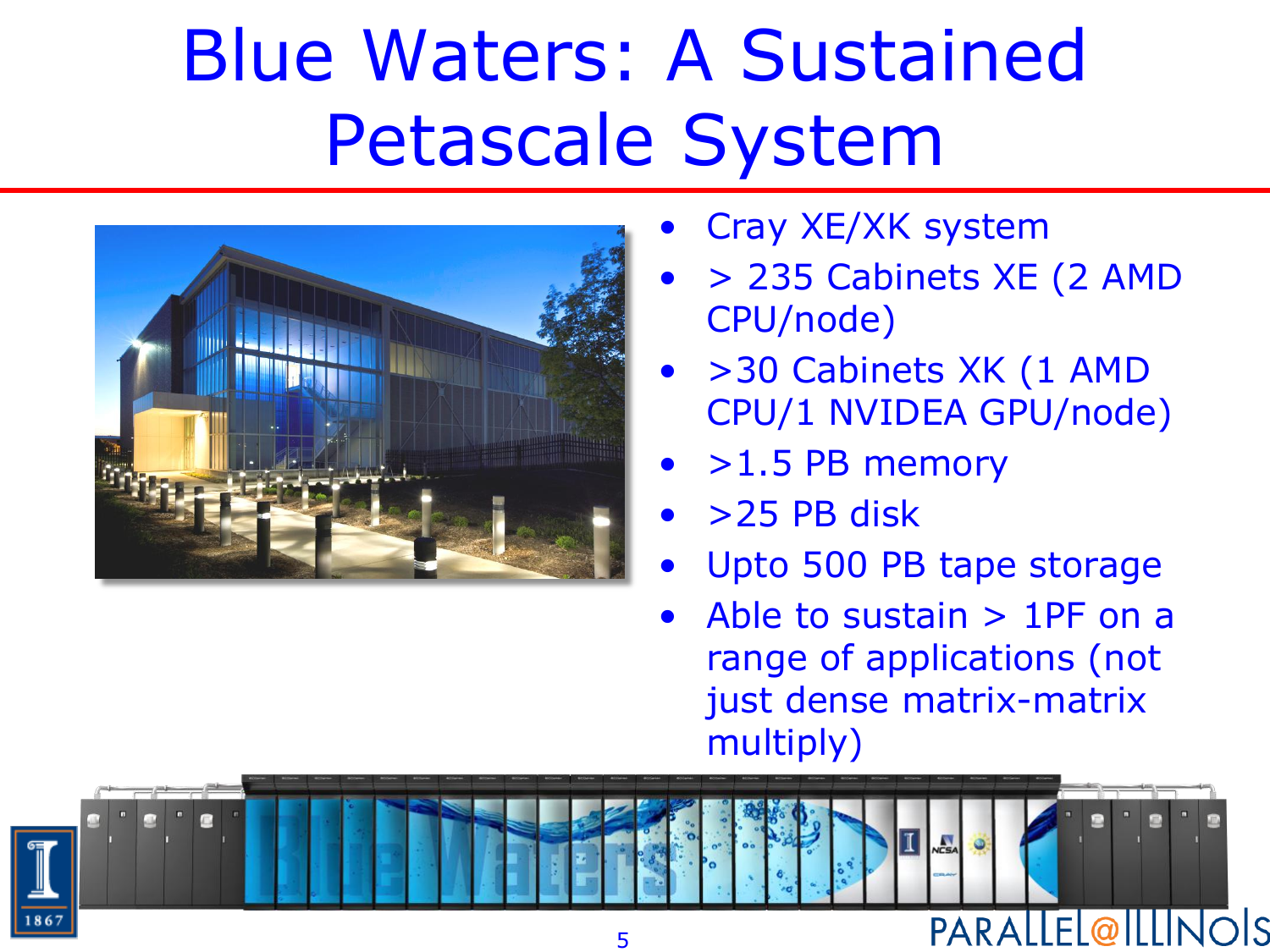# HPC in 2018-2020

- Exascale  $(10^{18})$  systems arrive
	- Issues include power, concurrency, fault resilience, memory capacity
- Likely features
	- Memory per core (or functional unit) smaller than today's systems
	- $\cdot$  10<sup>8</sup>-10<sup>9</sup> threads
	- Heterogeneous processing elements
- Software *will* be different
	- You *can* use MPI, but constraints will get in your way
	- Likely a combination of tools, with domain-specific solutions and some automated code generation
	- New languages possible but not certain
- Algorithms need to change/evolve
	- Extreme scalability, reduced memory
	- Managed locality
	- Participate in fault tolerance

**ExaScale Computing Study: Technology Challenges in Achieving Exascale Systems** 

Peter Kogge, Editor & Study Lead Keren Bergman **Shekhar Borkar** Dan Campbell **William Carlson William Dally Monty Denneau** Paul Franzon **William Harrod Kerry Hill** Jon Hiller **Sherman Karp** Stephen Keckler Dean Klein **Robert Lucas Mark Richards** Al Scarpelli **Steven Scott Allan Snavely Thomas Sterling** R. Stanley Williams Katherine Yelick

September 28, 2008

This work was sponsored by DARPA IPTO in the ExaScale Computing Study with Dr. William Harrod as Program Manager; AFRL contract number FA8650-07-C-7724. This report is published in the interest of scientific and technical information exchange and its publication does not constitute the Government's approval or disapproval of its ideas or findings

#### **NOTICE**

Using Government drawings, specifications, or other data included in this document for any purpose other than Government procurement does not in any way obligate the U.S. Government. The fact that the Government formulated or supplied the drawings, specifications, or other data does not license the holder or any other person or corporation; or convey any rights or permission to manufacture, use, or sell any patented invention that may relate to them

APPROVED FOR PUBLIC RELEASE, DISTRIBUTION UNLIMITED







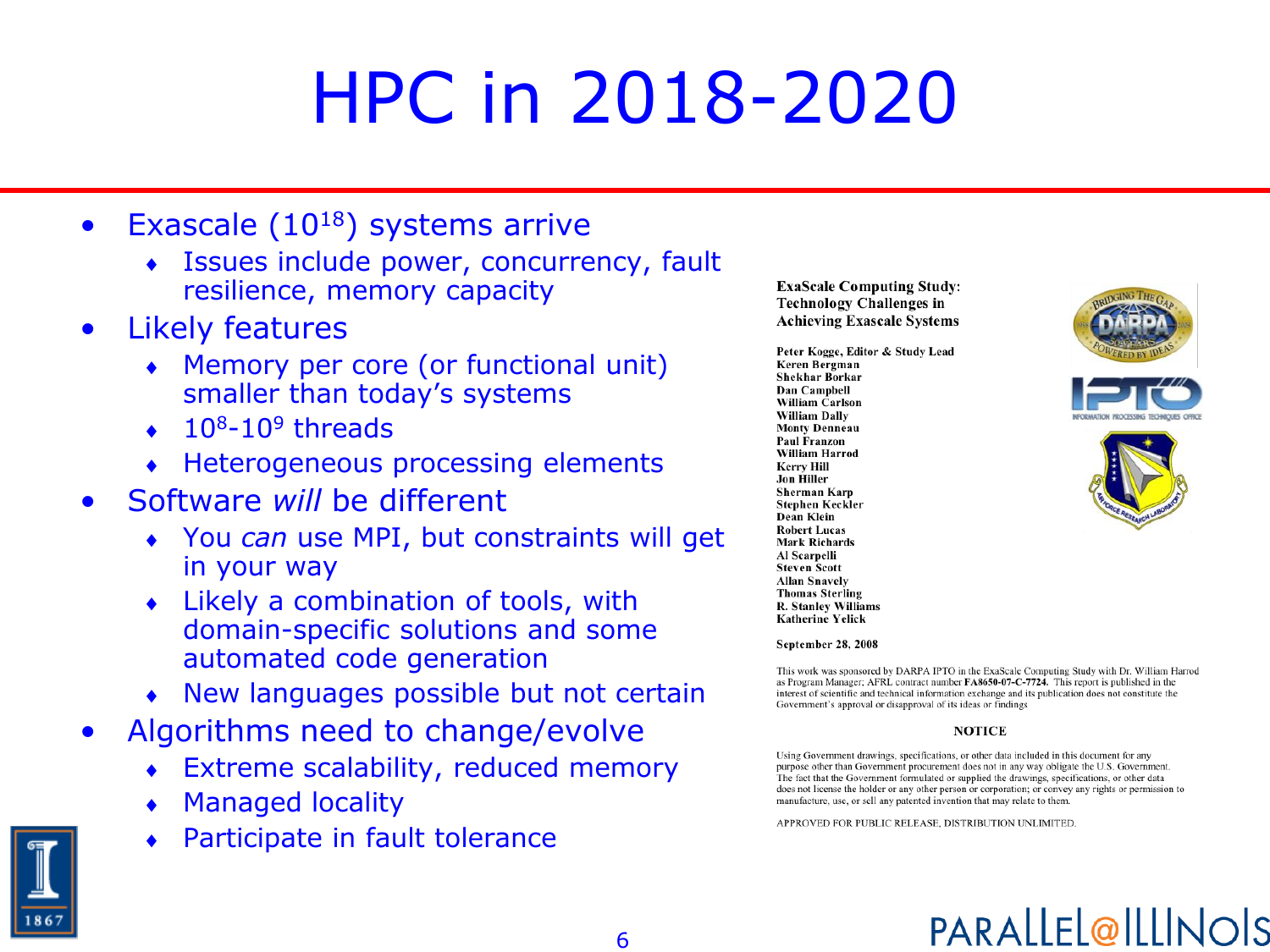### 1 EFlop/s "Clean Sheet of Paper" Strawman

#### **Sizing done by "balancing" power budgets with achievable capabilities**



Thanks to Peter Kogge for this slide, based on the DARPA report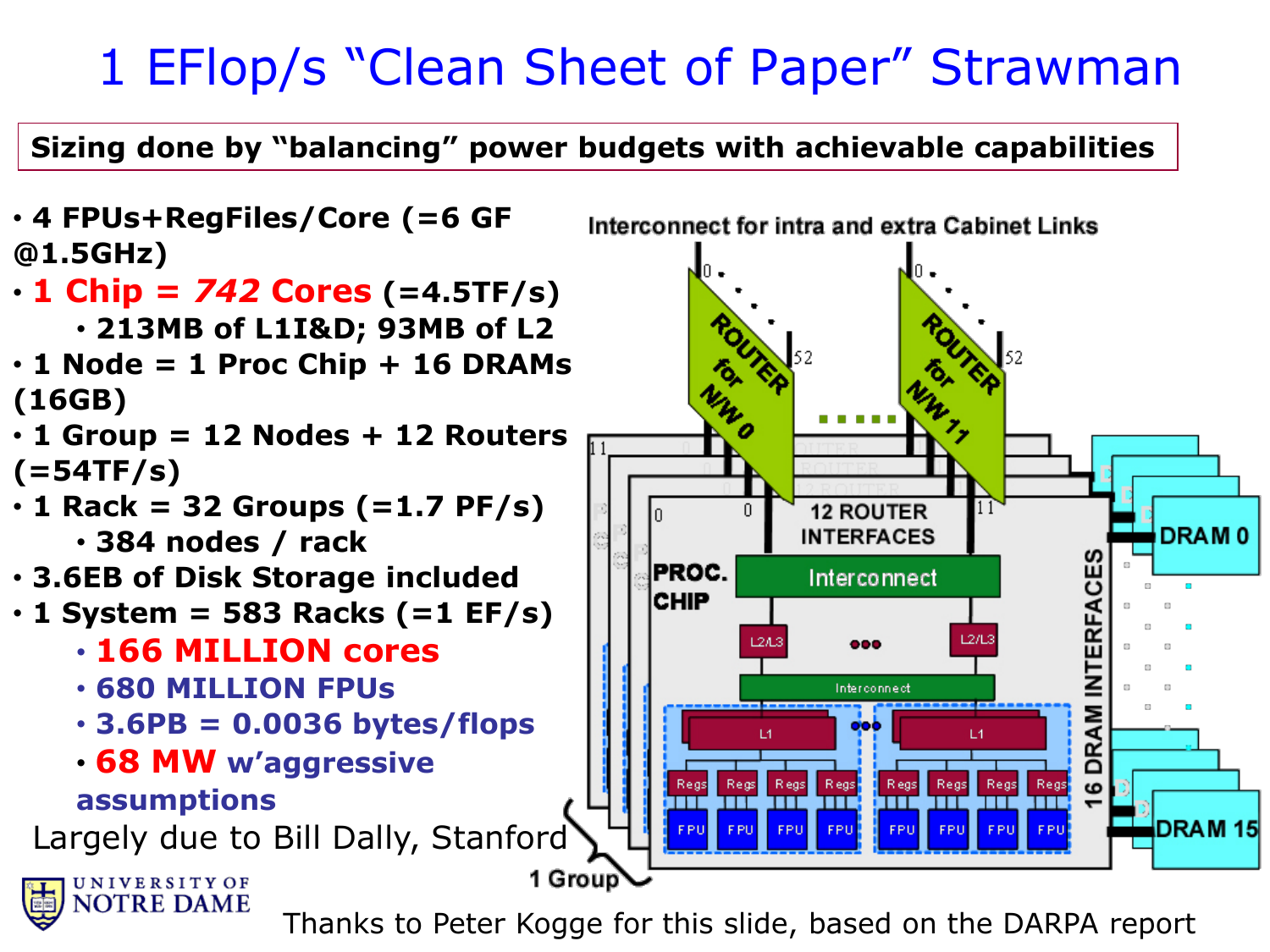### An Even More Radical System





- **Rack Scale** 
	- Processing:128 Nodes, 1 (+) PF/s
	- Memory:
		- 128 TB DRAM
		- 0.4 PB/s Aggregate Bandwidth
	- NonVolatile Memory
		- 1 PB Phase Change Memory (addressable)
		- Additional 128 for Redundancy/RAID
	- Network
		- 0.13 PB/sec Injection, 0.06 PB/s Bisection

| Deployment          | Nodes | Topology         | Compute    | Mem BW     | <b>Injection BW</b> | <b>Bisection BW</b> |
|---------------------|-------|------------------|------------|------------|---------------------|---------------------|
| Module <sub>1</sub> |       | N/A              | $8$ TF/s   | $3$ TB/s   | $1$ TB/s            | N/A                 |
| Deployable Cage     | 22.   | All-to-All       | 176 TF/s   | 67.5 TB/s  | $22.5$ TB/s         | $31$ TB/s           |
| Rack:               | 128   | Flat. Butterfly  | $1$ PF/s.  | $A$ PB/s   | $0.13$ PB/s         | 0.066 PB/s          |
| Group Cluster       | 512.  | Flat. Butterfly  | $4.1$ PF/s | $1.6$ PB/s | $0.52$ PB/s         | $0.26$ PB/s         |
| National Resource   | 128k  | Hier. All-to-All | 1 EFs      | $0.4$ EB/s | $0.13$ EB/s         | 16.8 PB/s           |
| Max Configuration   | 2048k | Hier. All-to-All | 16 EF/s    | $6.4$ EB/s | $2.1$ EB/s          | $0.26$ EB/s         |



Thanks to Richard Murphy for this slide

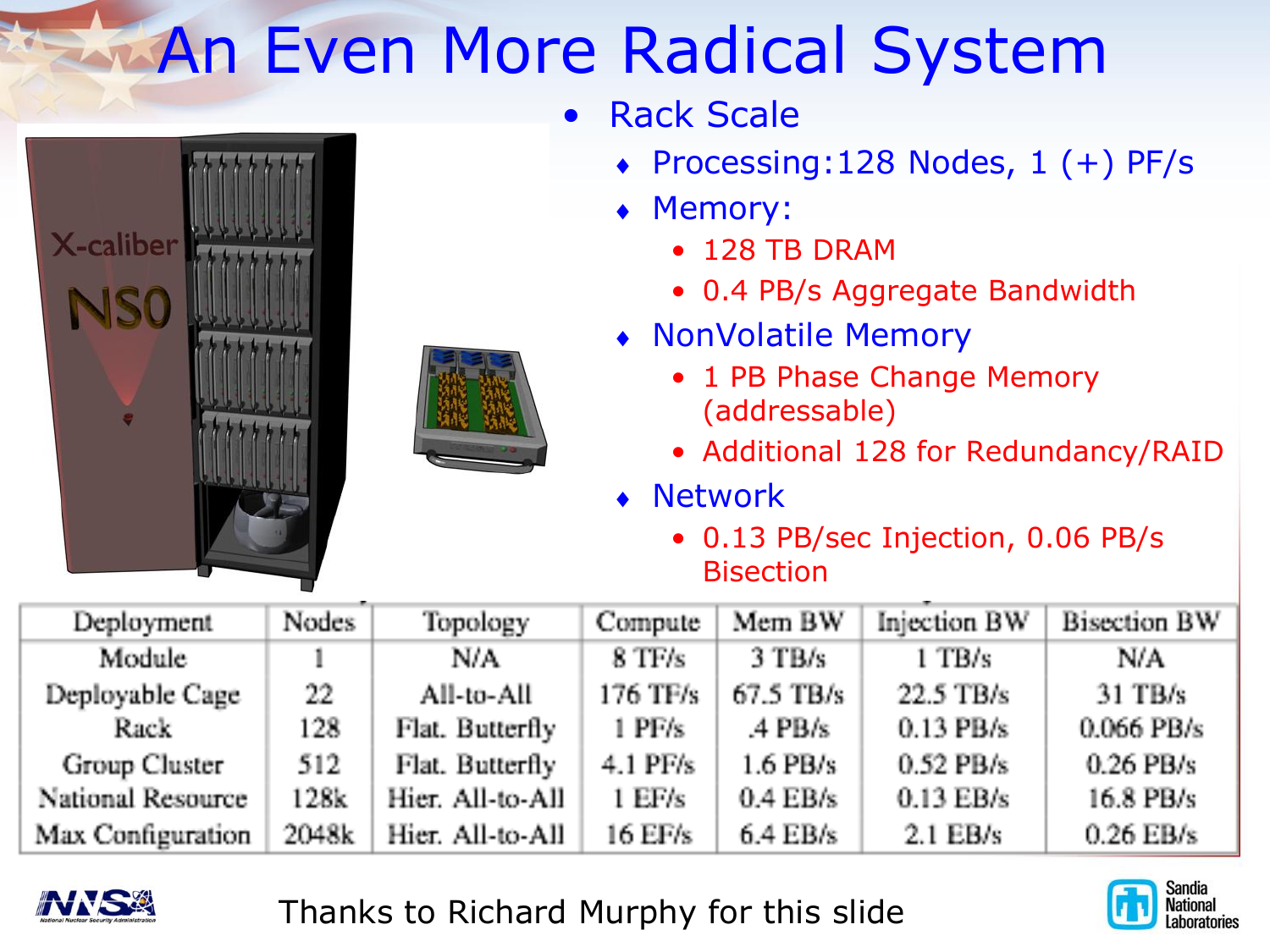### HPC in 2030

- Will we even have Zettaflops (10<sup>21</sup> Ops/s)?
	- Unlikely (but not impossible) in a single (even highly parallel) system
		- Power (again) you need an extra 1000-fold improvement in results/Joule over Exascale
		- Concurrency
			- $-10^{11} 10^{12}$  threads (!)
- See the Zettaflops workshops [www.zettaflops.org](http://www.zettaflops.org)
	- Will require new device technology

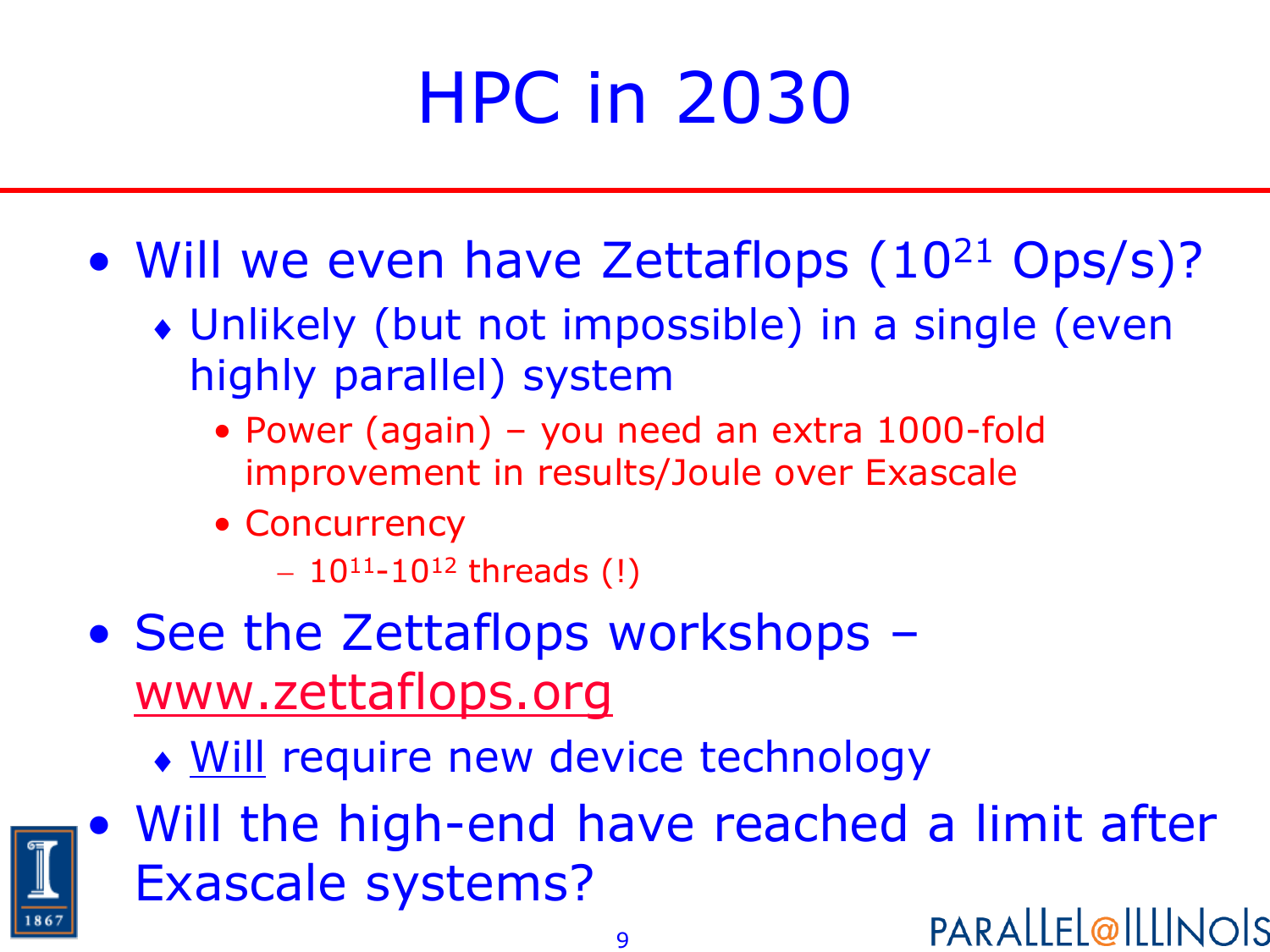### The HPC Pyramid in 1993



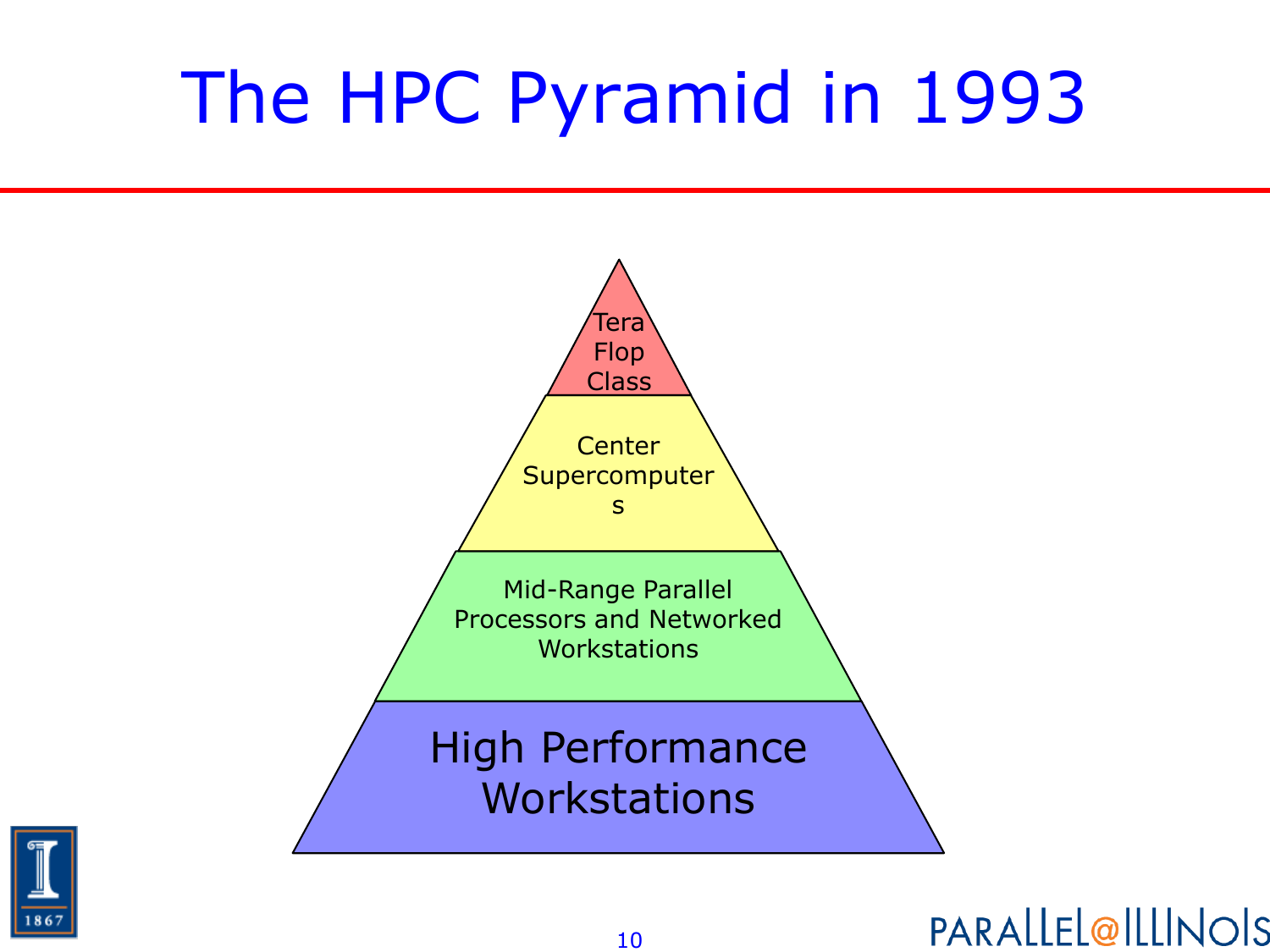# The HPC Pyramid in 2029 (?)



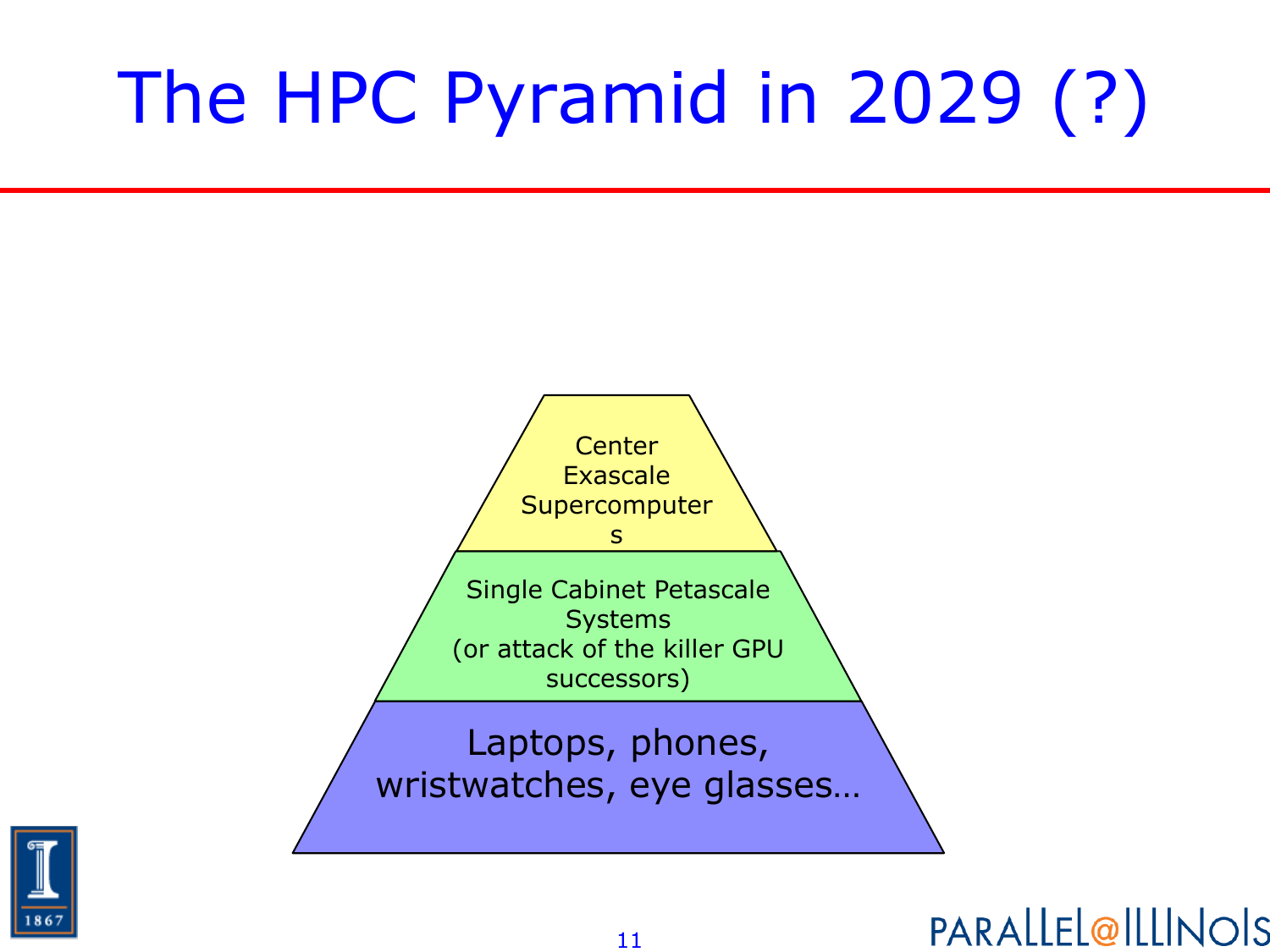### Exascale Challenges

- Exascale will be hard (see the DARPA Report [Kogge])
	- Conventional designs plateau at 100 PF (peak
		- all energy is used to move data
	- Aggressive design is at 70 MW and is very hard to use
		- 600M instruction/cycle Concurrency
		- 0.0036 Byte moved/flop All operations local
		- No ECC, no redundancy Must detect/fix errors
		- No cache memory Manual management of memory
		- HW failure every 35 minutes Eeek!
- Waiting doesn't help
- 

At the limits of CMOS technology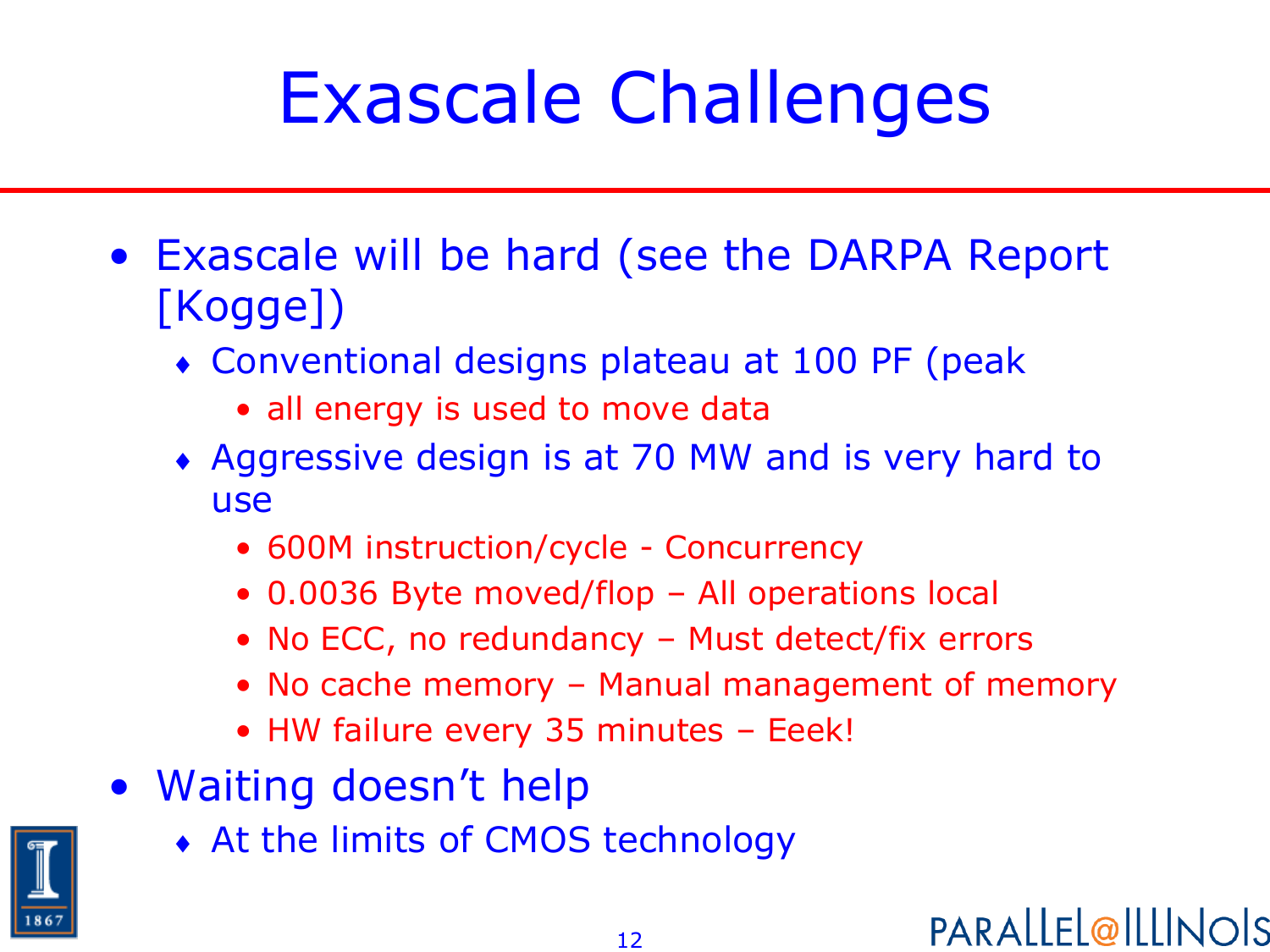### Exascale Directions

- Exascale systems are likely to have
	- Extreme power constraints, leading to
		- Clock Rates similar to today's systems
		- A wide-diversity of simple computing elements (simple for hardware but complex for software)
		- Memory per core and per FLOP will be much smaller
		- Moving data anywhere will be expensive (time and power)
	- Faults that will need to be detected and managed
		- Some detection may be the job of the programmer, as hardware detection takes power
	- Extreme scalability and performance irregularity
		- Performance will require enormous concurrency
		- Performance is likely to be variable
			- Simple, static decompositions will not scale
	- A need for latency tolerant algorithms and programming
		- Memory, processors will be 100s to 10000s of cycles away. Waiting for operations to complete will cripple performancePARALLEL@ILLINOIS

13

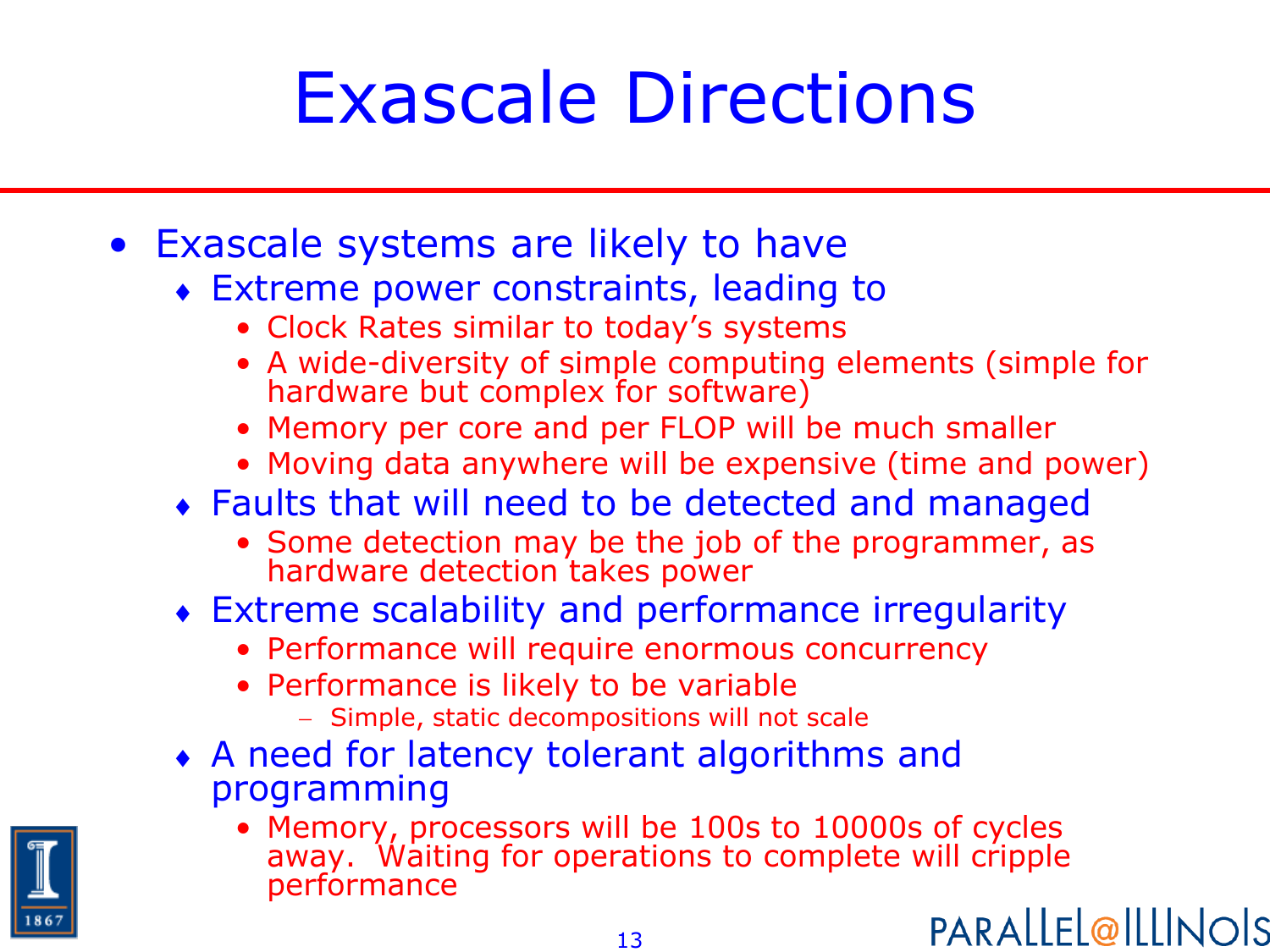Performance, then Productivity

- Note the "then" not "instead of"
	- For "easier" problems, it is correct to invert these
- For the very hardest problems, we must focus on getting the best performance possible
	- Rely on other approaches to manage the complexity of the codes
	- Performance can be understood and engineered (note I did not say predicted)
- We need to start now, to get practice
	- "Vector" instructions, GPUs, extreme scale networks
	- Because Exascale platforms will be even more complex and harder to use effectively

PARALLEL@ILLINOIS

14

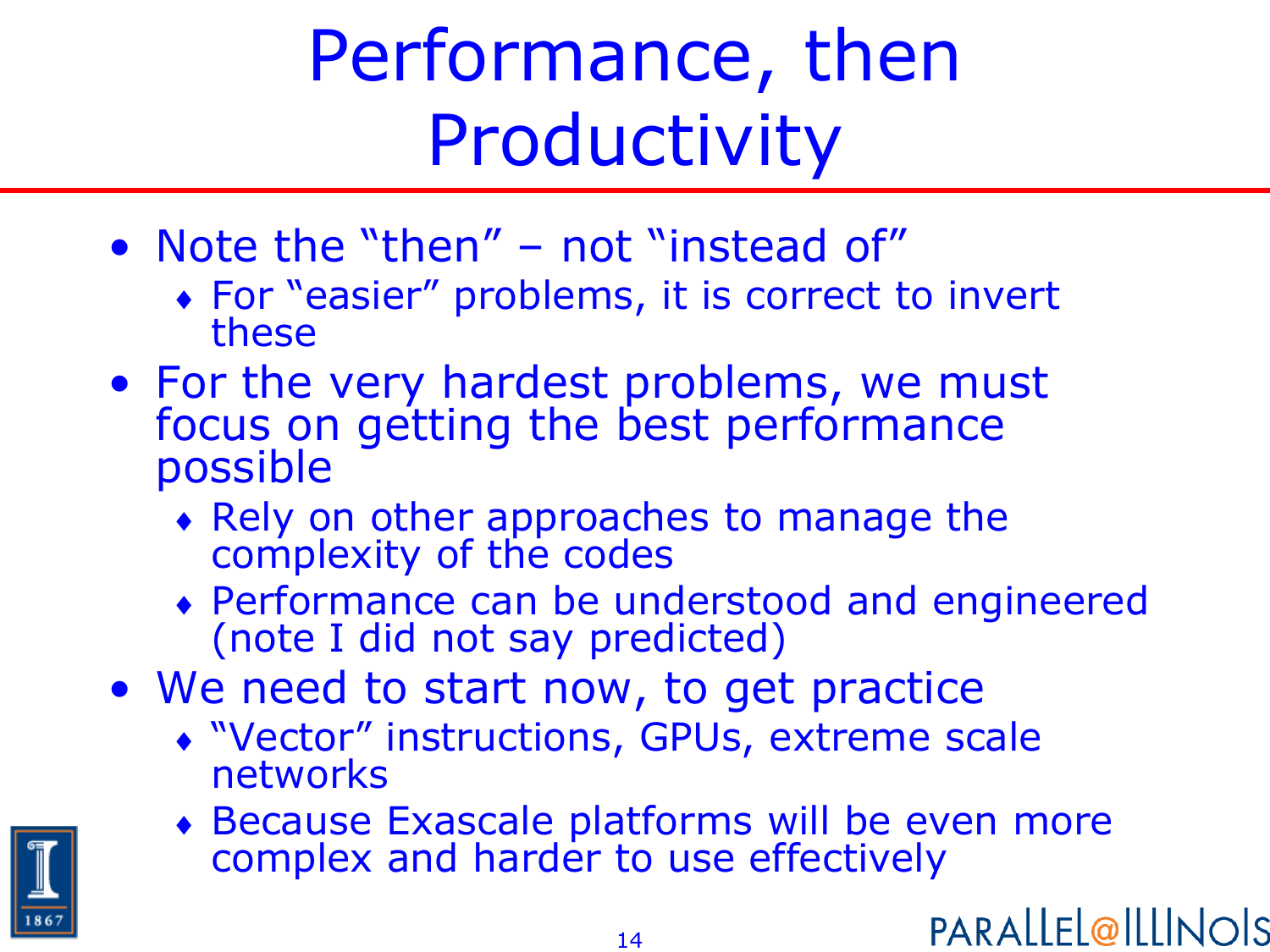# Going Forward

- What needs to change?
	- Everything!
	- Are we in a local minima (no painless path to improvements)?
- MPI (and parallel languages/frameworks)
- Fortran/C/C++ and "node" language
- Operating System
- Application
- Architecture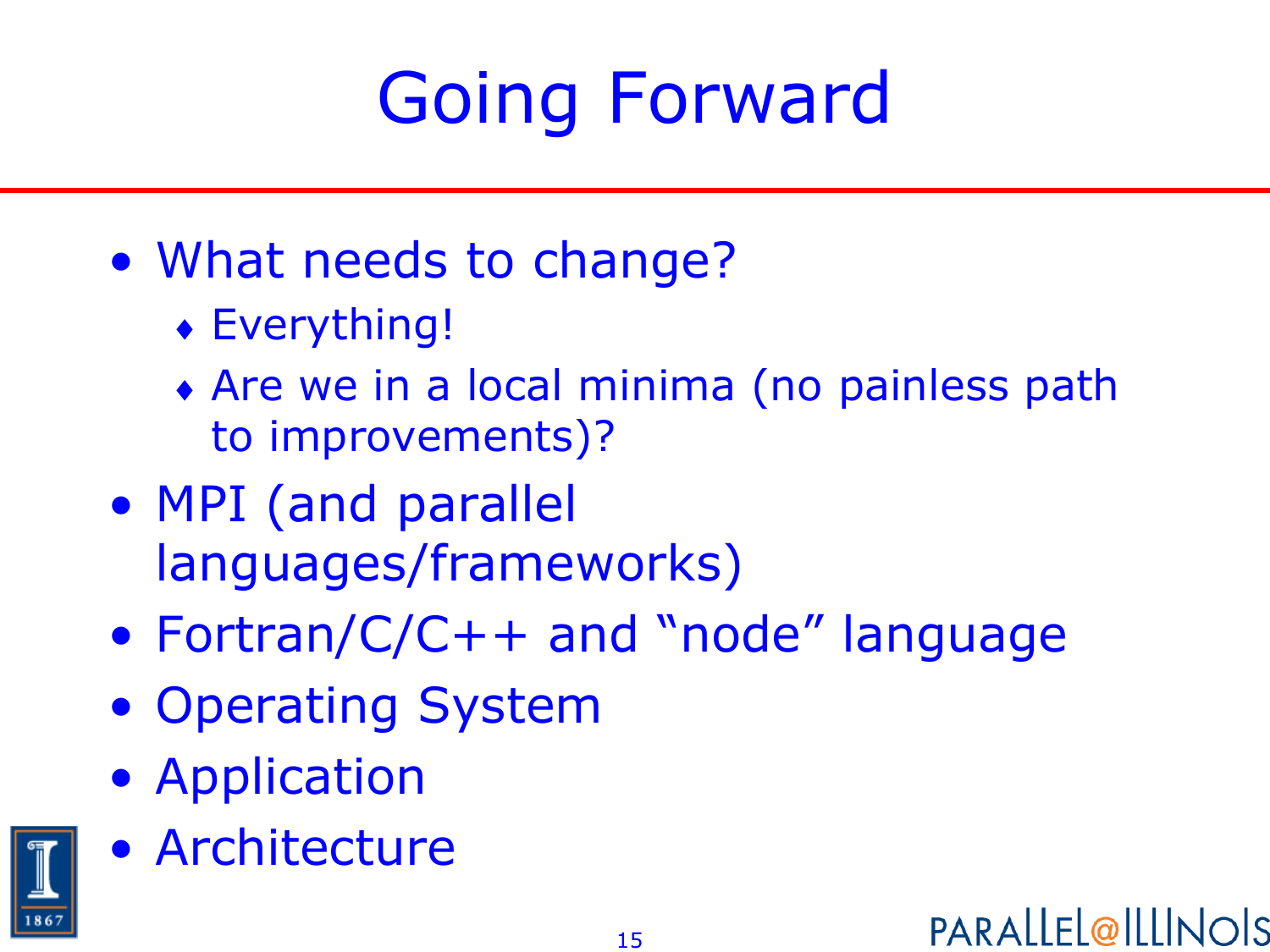# Breaking the MPI Stranglehold

- MPI has be very successful
	- Not an accident
	- Replacing MPI requires understanding the strengths of MPI, not just the (sometimes alleged) weaknesses
	- See "Learning from the Success of MPI", Springer LNCS 2228.

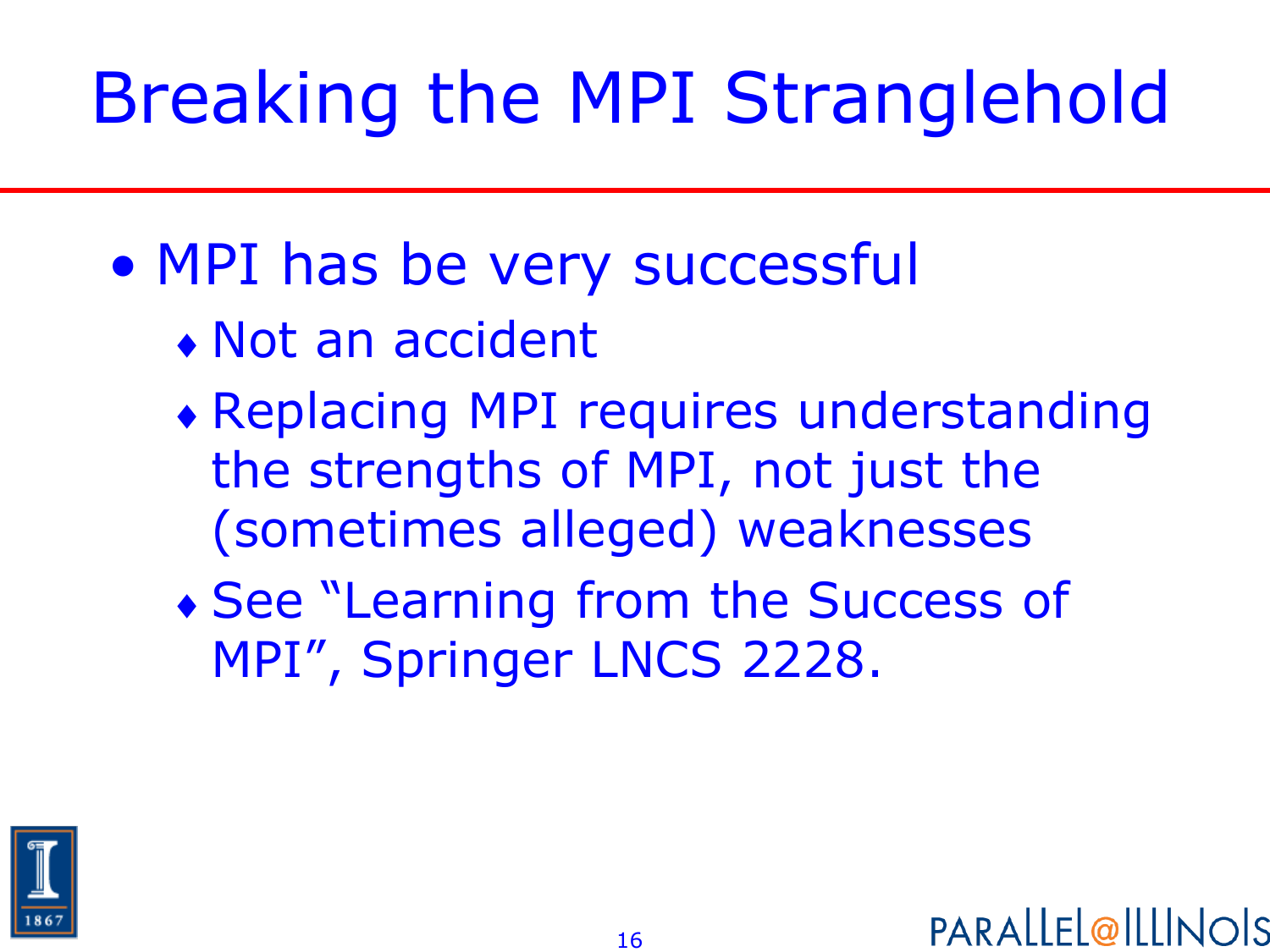# Where Does MPI Need to Change?

- Nowhere
	- There are many MPI legacy applications
	- MPI has added routines to address problems rather than changing them
	- For example, to address problems with the Fortran binding and 64-bit machines, MPI-2 added MPI\_Get\_address and MPI\_Type\_create\_xxx and deprecated (but did not change or remove) MPI\_Address and MPI\_Type\_xxx.
- Where does MPI need to add routines and deprecate others?
	- For example, the MPI One Sided (RMA) does not match some popular one-sided programming models
	- Nonblocking collectives (approved for MPI-3) needed to provide efficient, scalable performance

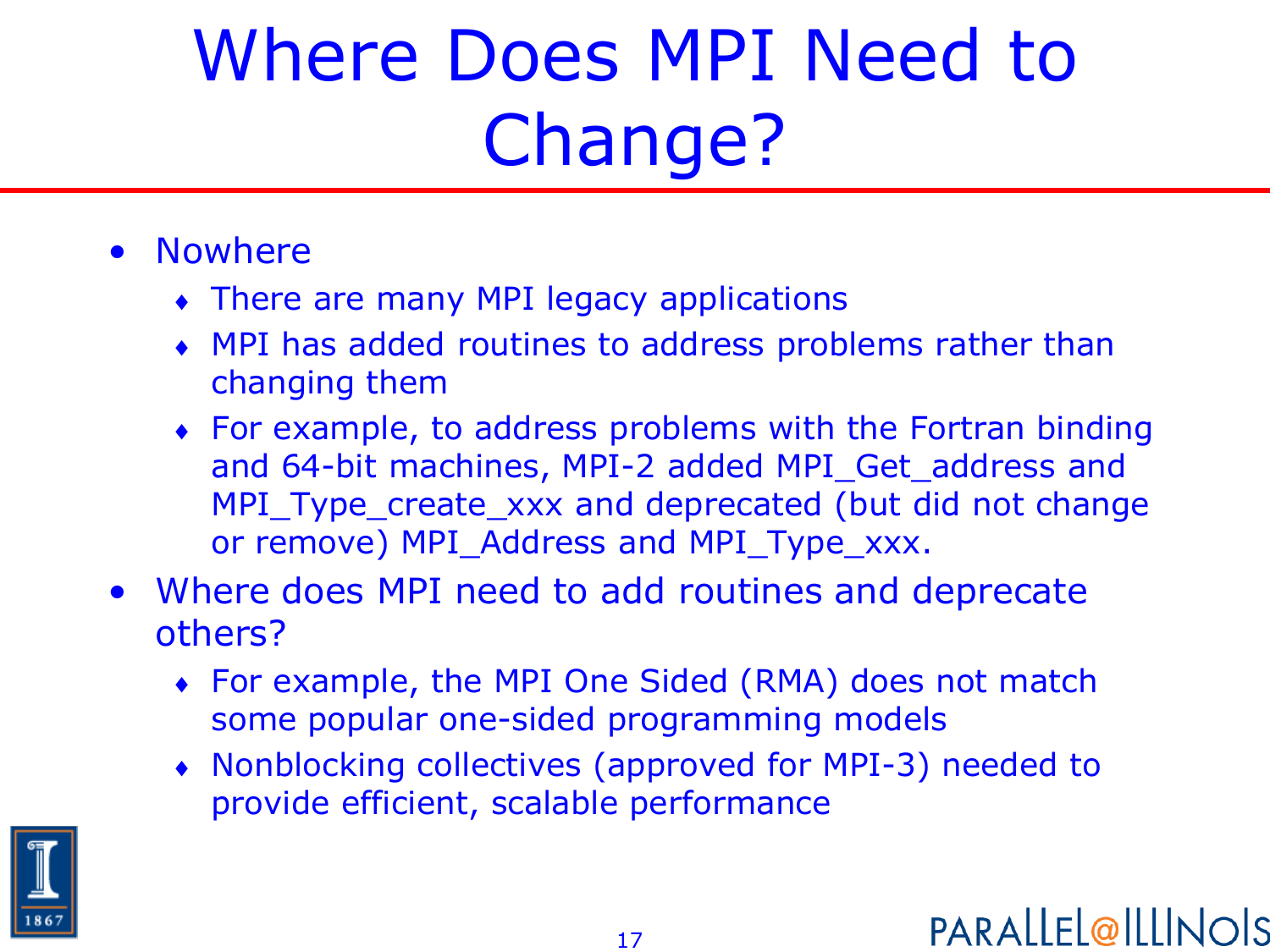### **Extensions**

- What does MPI need that it doesn't have?
- Don't start with that question. Instead ask
	- What tool do I need? Is there something that MPI needs to work well with that tool (that it doesn't already have)?
- Example: Debugging
	- Rather than define an MPI debugger, develop a thin and simple interface to allow any MPI implementation to interact with any debugger
- Candidates for this kind of extension
	- Interactions with process managers
		- Thread co-existence
		- Choice of resources (e.g., placement of processes with Spawn) Interactions with Integrated Development Environments (IDE)
	- Tools to create and manage MPI datatypes
	- Tools to create and manage distributed data structures
		- 18 • A feature of the HPCS languages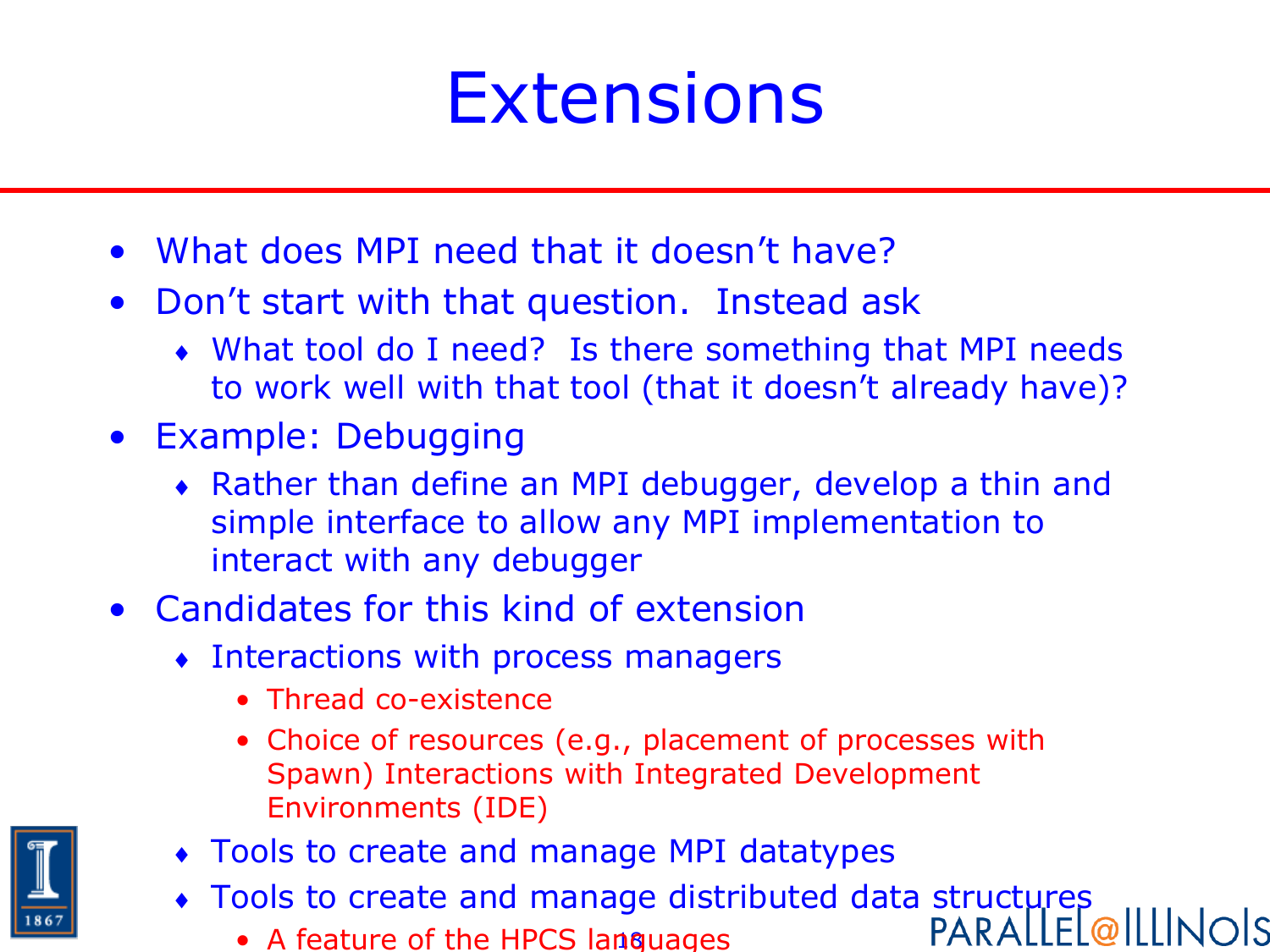### **Challenges**

- Must avoid the traps:
	- The challenge is **not** to make easy programs easier. The challenge is to make hard programs **possible**.
	- We need a "well-posedness" concept for programming tasks
		- Small changes in the requirements should require small changes in the code
		- Rarely a property of "high productivity" languages
	- Latency hiding is not the same as low latency
		- Need "Support for aggregate operations on large collections"
- An even harder challenge: make it hard to write incorrect programs.
	- OpenMP is not a step in the (entirely) right direction
	- In general, current shared memory programming models are very dangerous.
		- They also perform action at a distance
		- They require a kind of user-managed data decomposition to preserve performance without the cost of locks/memory atomic operations
	- **Deterministic** algorithms should have **provably deterministic implementations**
		- PARALLEL@ILLINOIS • Some steps in this direction, such as deterministic parallel Java19

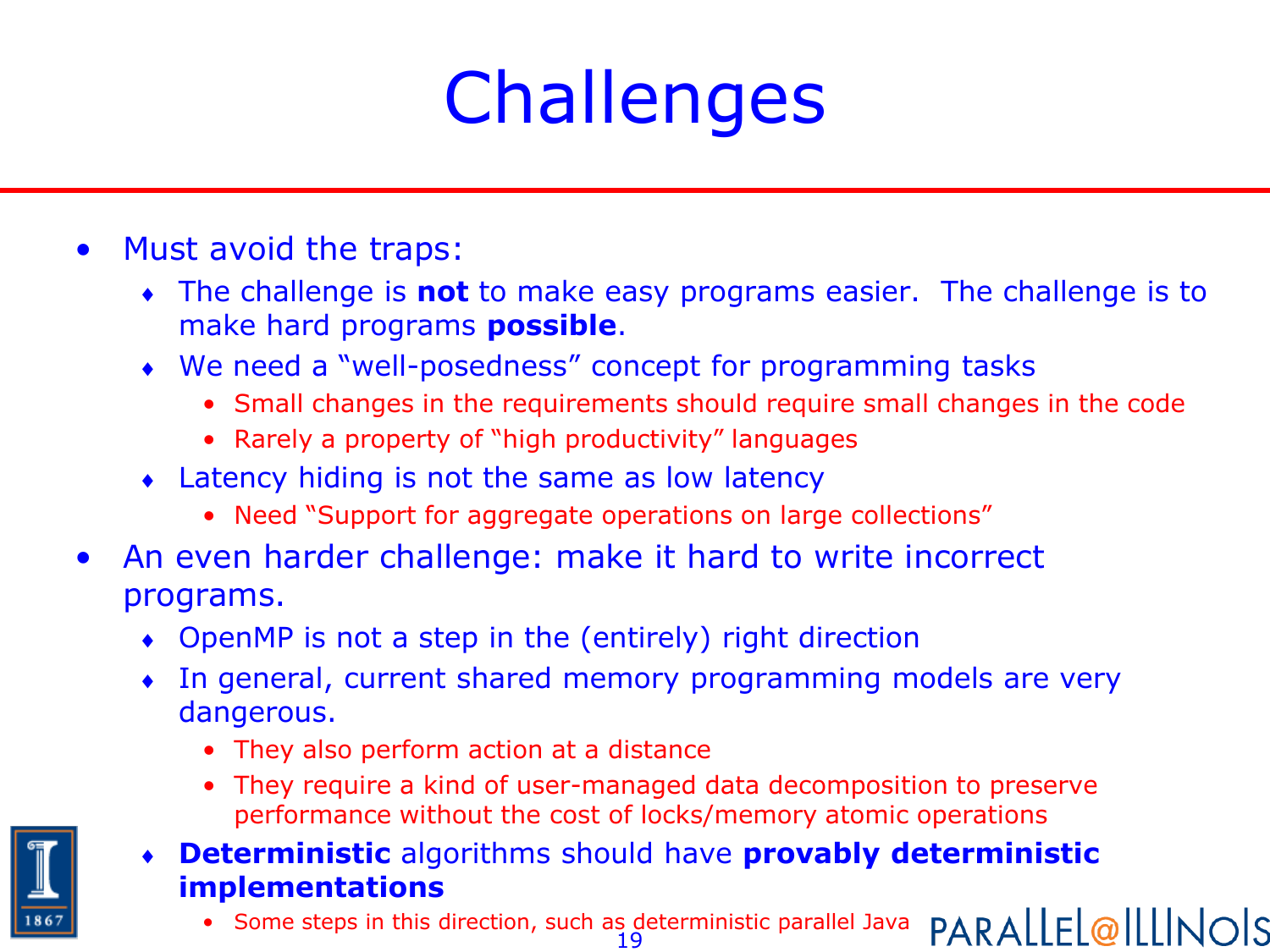# How to Replace MPI

- Retain MPI's strengths
	- Performance from matching programming model to the realities of underlying hardware
	- Ability to compose with other software (libraries, compilers, debuggers)
	- Determinism (without MPI\_ANY\_{TAG,SOURCE})
	- Run-everywhere portability
- Add to what MPI is missing, such as
	- Distributed data structures (not just a few popular ones)
	- Low overhead remote operations; better latency hiding/management; overlap with computation (not just latency; MPI can be implemented in a few hundred instructions, so overhead is roughly the same as remote memory reference (memory wall))
	- Dynamic load balancing for dynamic, distributed data structures
	- Unified method for treating multicores, remote processors, other resources
- Enable the transition from MPI programs
	- Build component-friendly solutions
		- 20 • There is no one, true language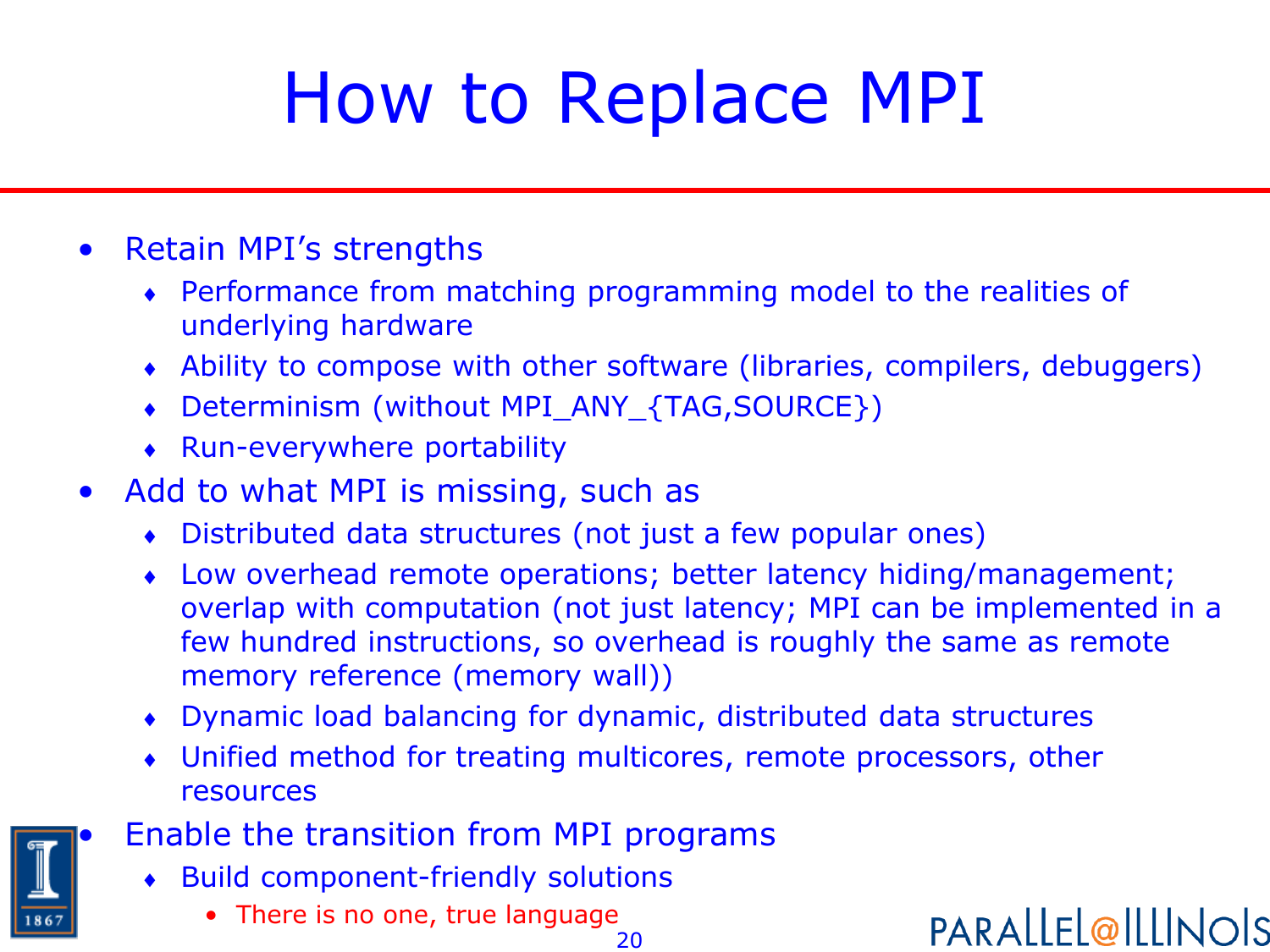### Issues for MPI in the Petascale Era

- Complement MPI with support for
	- Distributed (possibly dynamic) data structures
	- Improved node performance (including multicore)
		- May include tighter integration, such as MPI+OpenMP with compiler and runtime awareness of both
		- Must be coupled with latency tolerant and memory hierarchy sensitive algorithms
	- Fault tolerance
	- Load balancing
- Address the real memory wall latency
	- Likely to need hardware support + programming models to handle memory consistency model
- MPI RMA model needs updating
	- To match locally cache-coherent hardware designs, atomic remote op
	- All part of current MPI 3 RMA proposal; likely to pass
- Parallel I/O model needs more support
	- For optimal productivity of the computational scientist, data files should be processor-count independent (canonical form)PARALLEL@ILLINOIS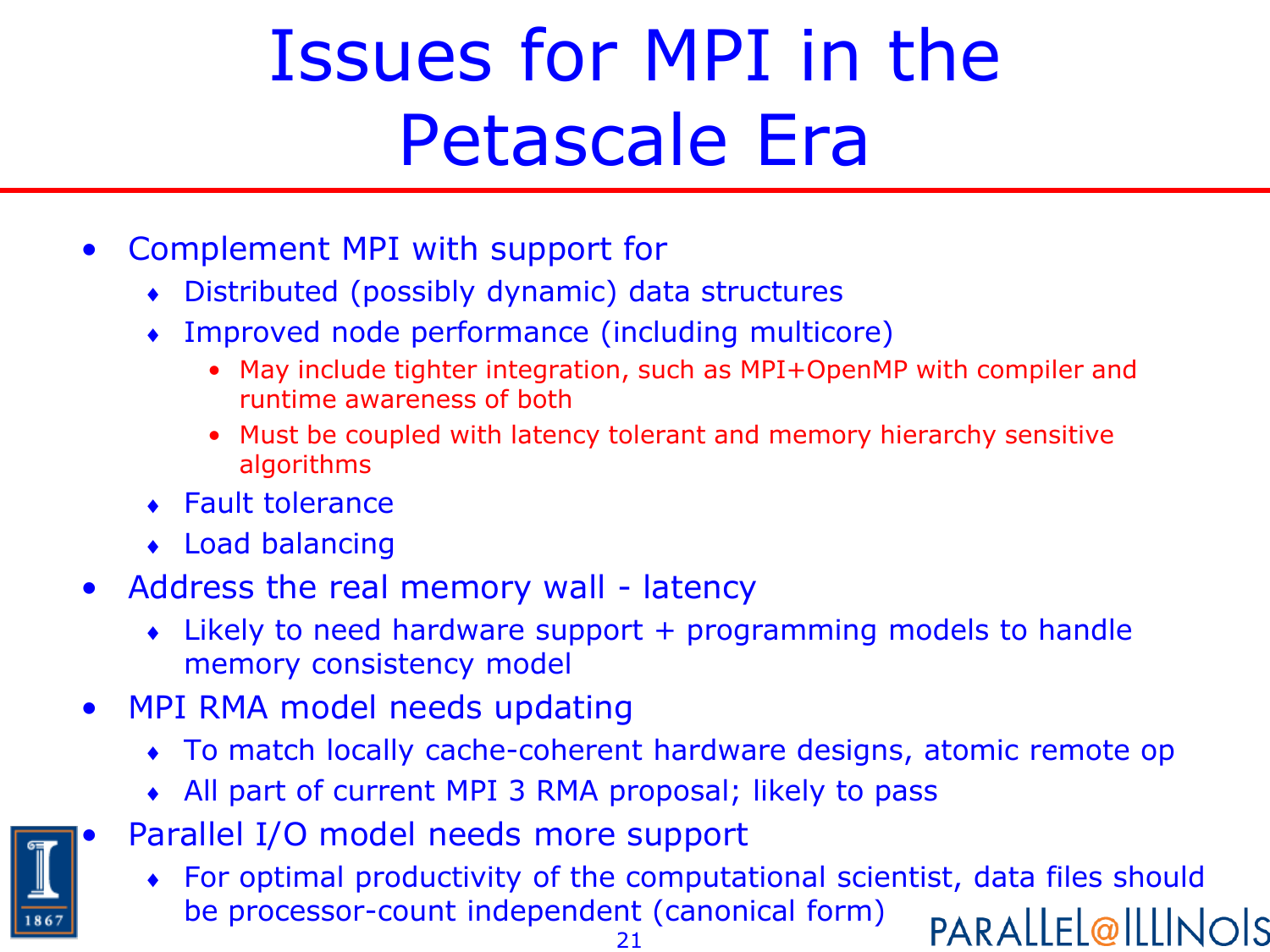# MPI-3 For Petascale and Beyond

- MPI Forum active and defining new features for MPI
	- New collectives, including non-blocking and neighbor
	- New remove memory access (RMA), including optimization for cache coherent systems and remote atomic ops
	- Better support for hybrid programming models and threads
	- Improved language bindings for Fortran, C++
	- Fault tolerance
	- Enhanced tool interface ("performance debugging")

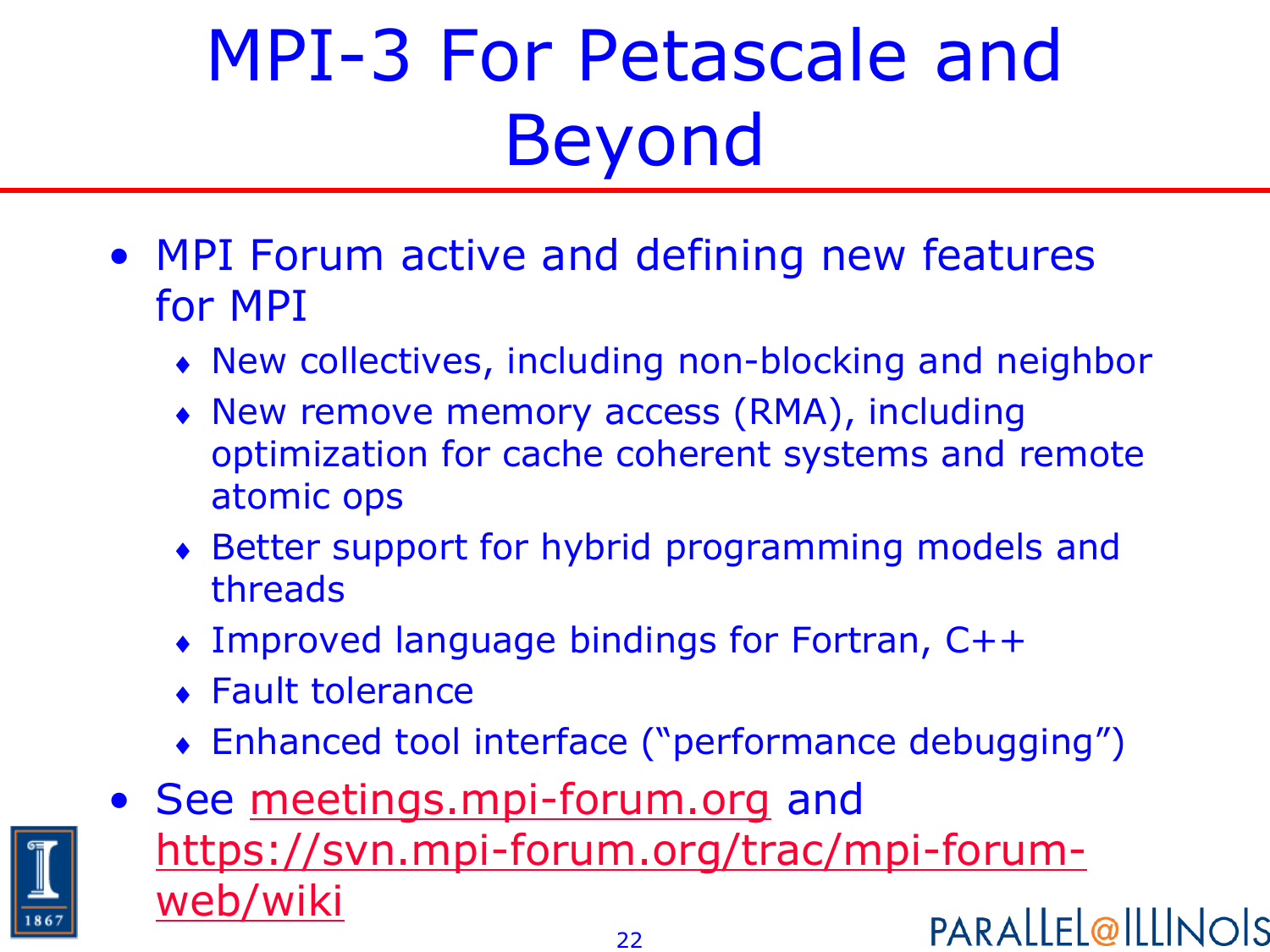### Breaking the Fortran/C/C++ **Stranglehold**

#### • Issue:

- Ad hoc concurrency model
- Mismatch to user needs
- Mismatch to hardware
- Lack of support for correctness or performance
- Summed up: Support for what is really hard in writing effective programs
- Improve node performance
	- Make the compiler better
	- Give better code to the compiler
	- Get realistic with algorithms/data structures

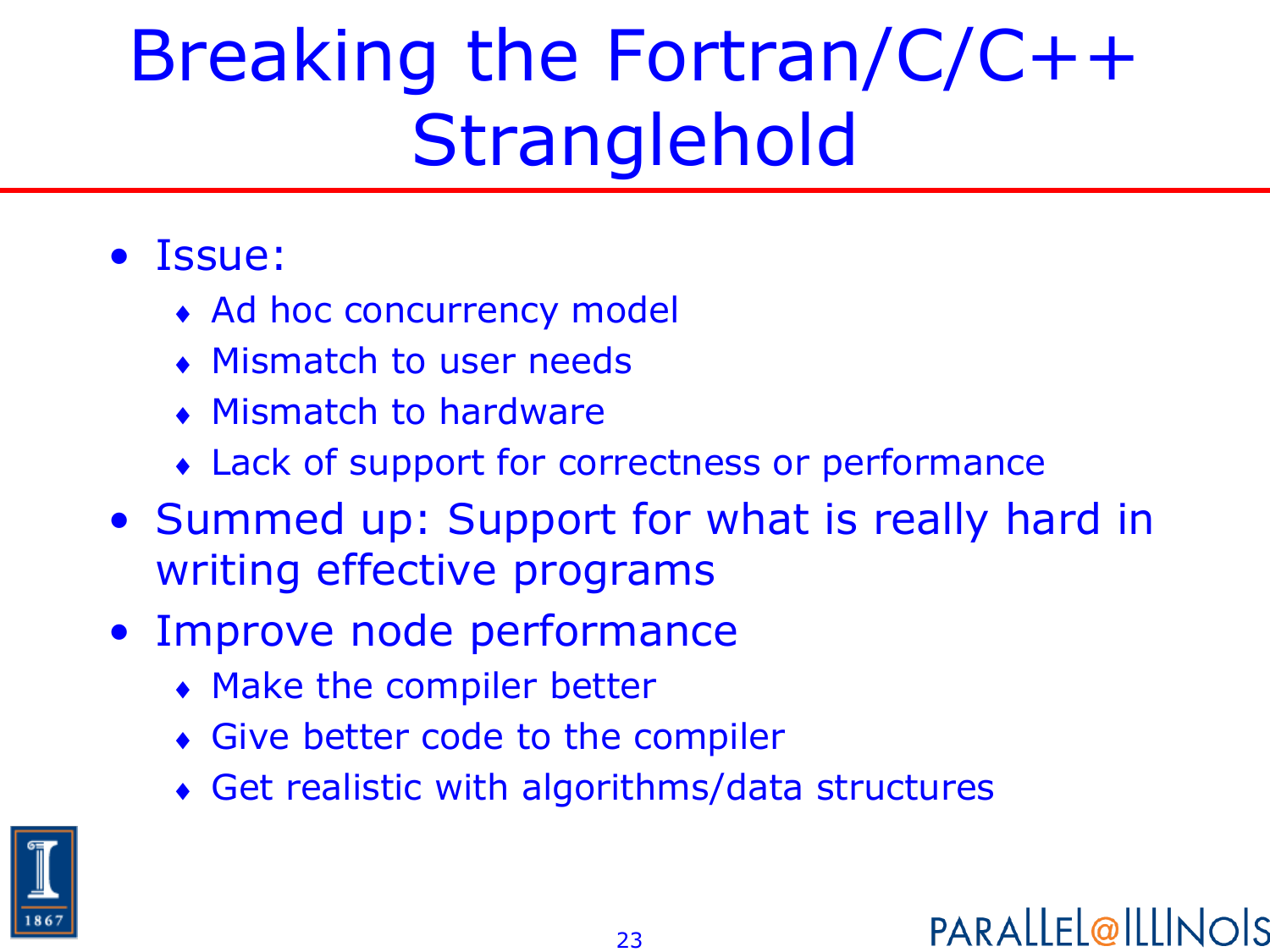### Make the Compiler Better

- It remains the case that most compilers cannot compete with hand-tuned or autotuned code on simple code
	- Just look at dense matrix-matrix multiplication or matrix transpose
	- Try it yourself!
		- Matrix multiply on my laptop:
		- N=100 (in cache): 1818 MF (1.1ms)
		- N=1000 (not): 335 MF (6s)
	- Possibly most studied numerical kernel for compilation *and* a key part of major benchmarks, yet good performance requires use of specialized code ….PARALLEL@ILLINOIS 24

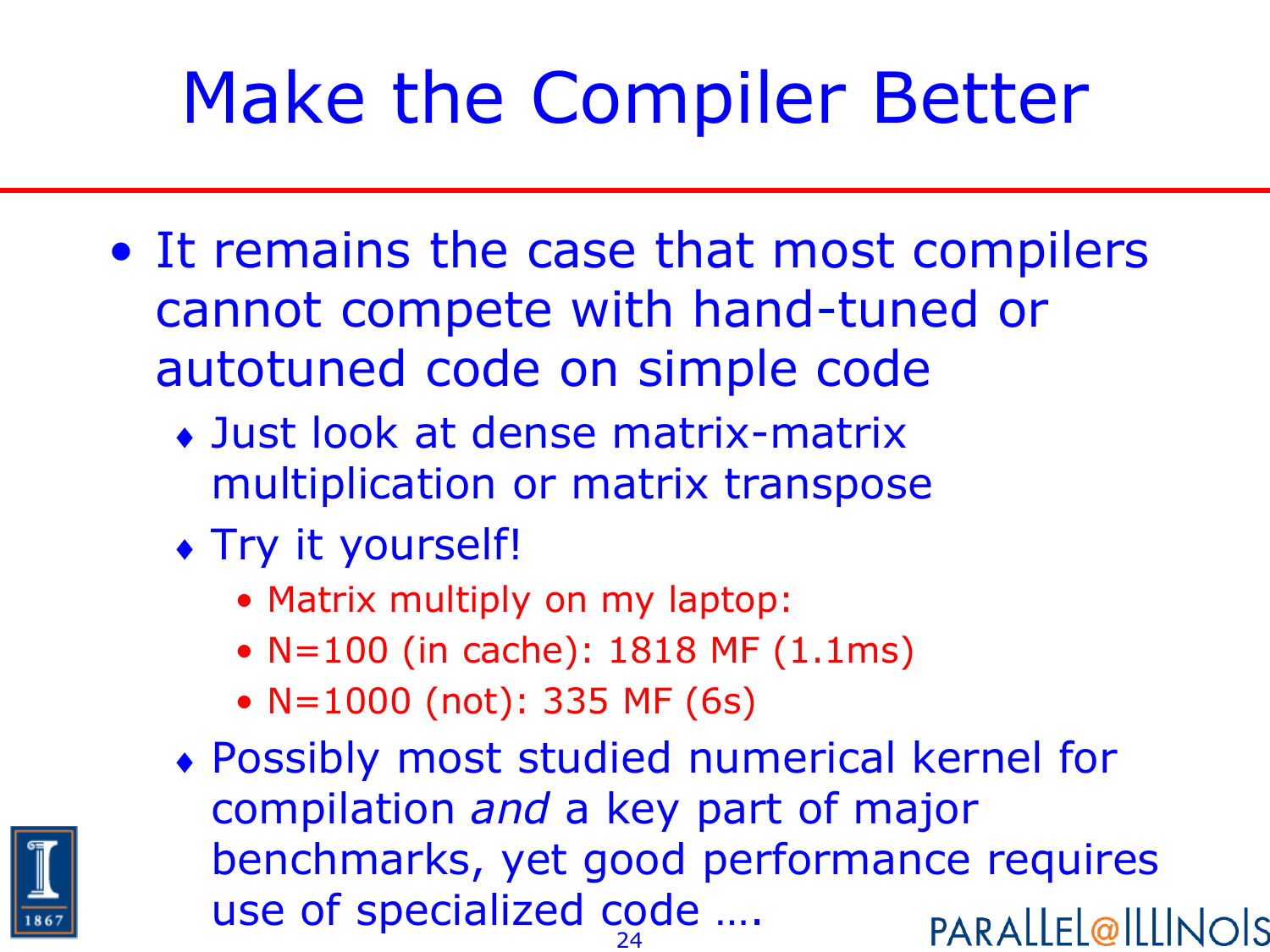### Compilers Versus Libraries in DFT

Discrete Fourier Transform (DFT) on 2 x Core 2 Duo 3 GHz Gflop/s





Source: Markus Püschel. Spring 2008.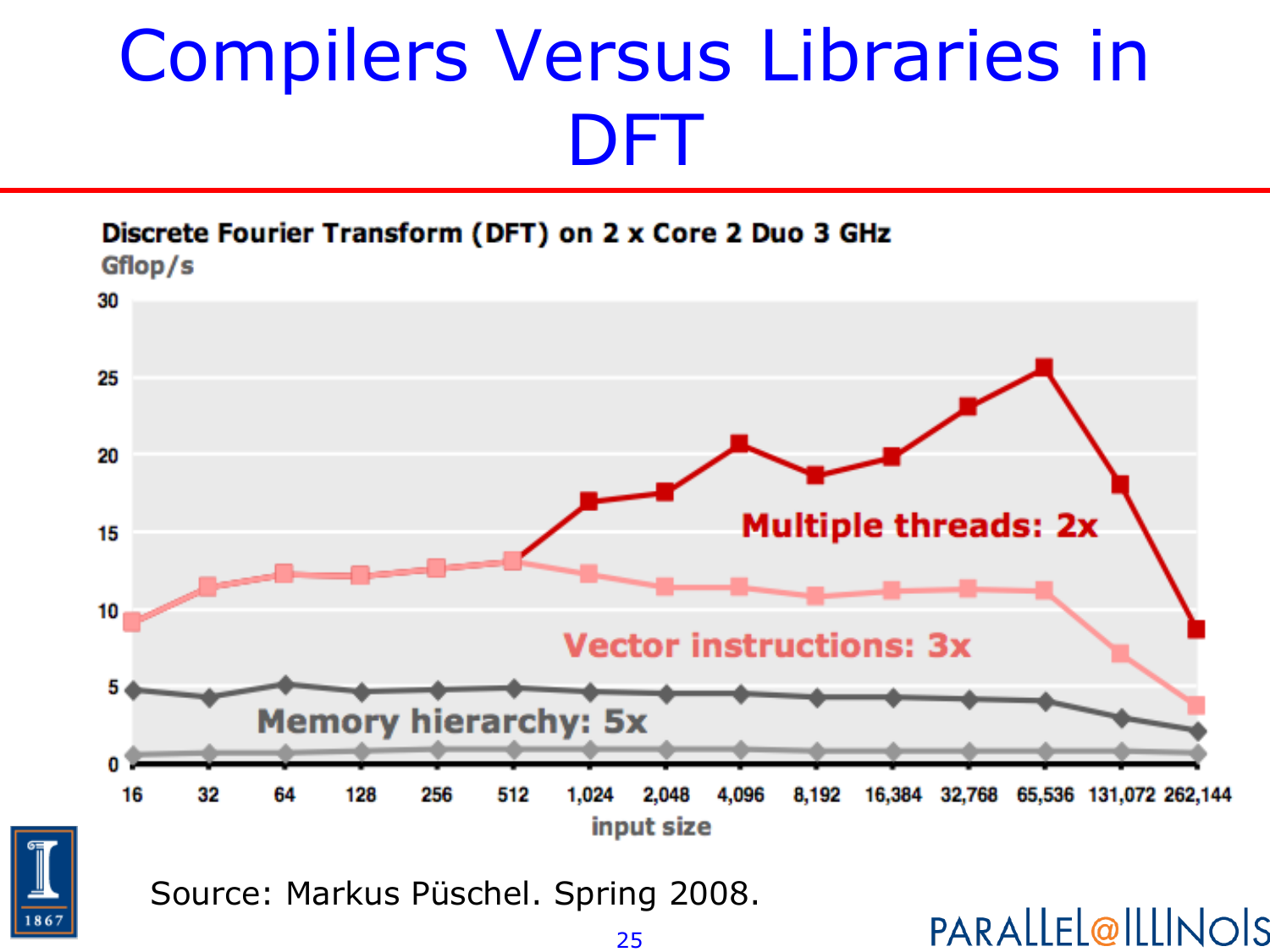# How Do We Change This?

- Test compiler against "equivalent" code (e.g., best handtuned or autotuned code that performs the same computation, under some interpretation or "same")
	- In a perfect world, the compiler would provide the same, excellent performance for all equivalent versions
- As part of the Blue Waters project, Padua, Garzaran, Maleki are developing a test suite that evaluates how the compiler does with such equivalent code
	- Main focus has been on code generation for vector extensions
	- Result is a compiler whose realized performance is less sensitive to different expression of code and therefore closer to that of the best hand-tuned code.
	- Just by improving automatic vectorization, loop speedups of more than 5 have been observed on the Power 7.

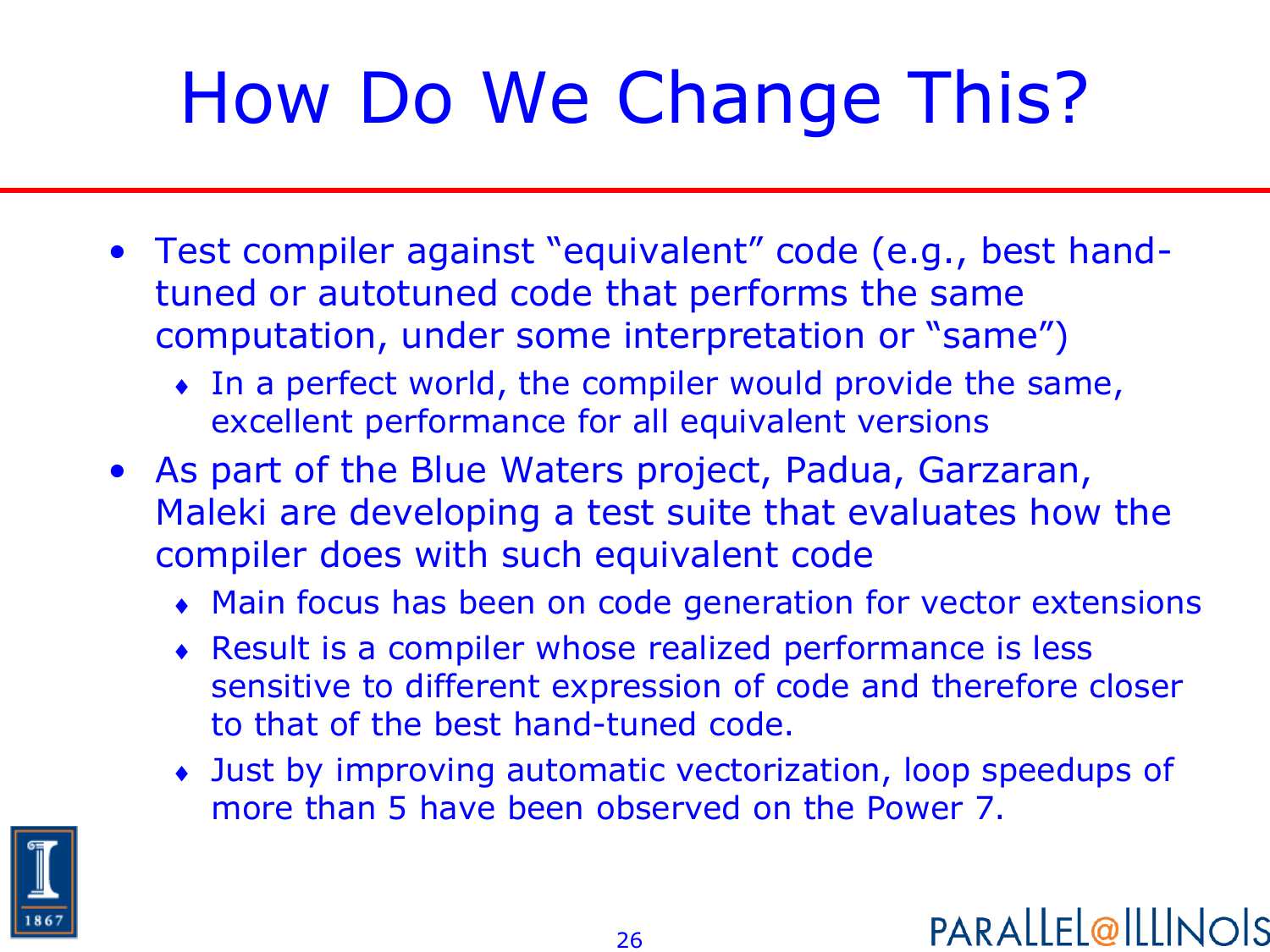### How Good are Compilers at Vectorizing Codes?





S. Maleki, Y. Gao, T. Wong, M. Garzarán, and D. Padua. An Evaluation of Vectorizing Compilers. PACT 2011.PARALLEL@ILLINOIS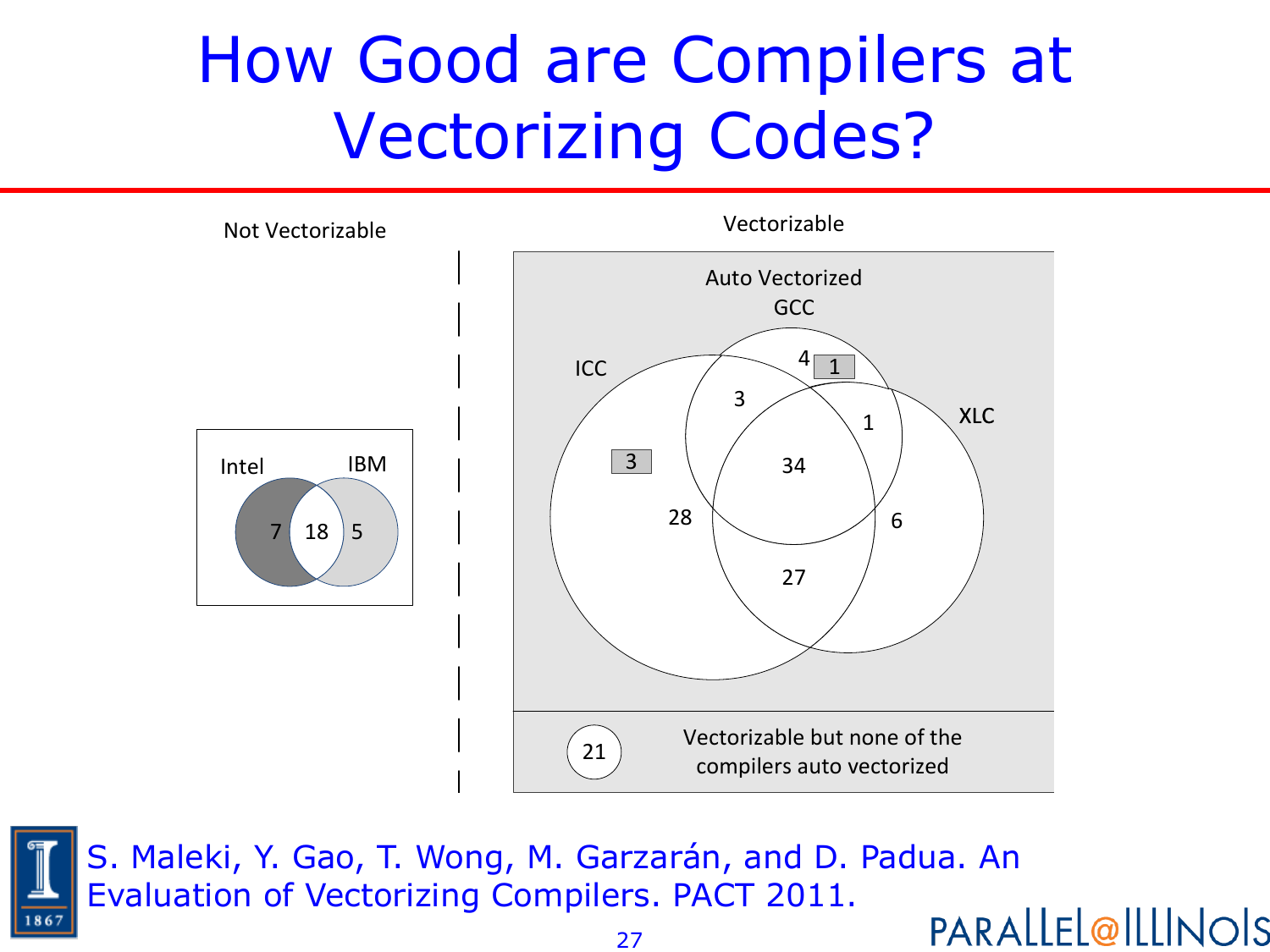Give "Better" Code to the Compiler

- Fixing the compilers is a long term (at best) project. What can we do in the meantime?
- Augmenting current programming models and languages to exploit advanced techniques for performance optimization (i.e., *autotuning*)
- Not a new idea, and some tools already do this.
- But how can these approaches become part of the mainstream development?

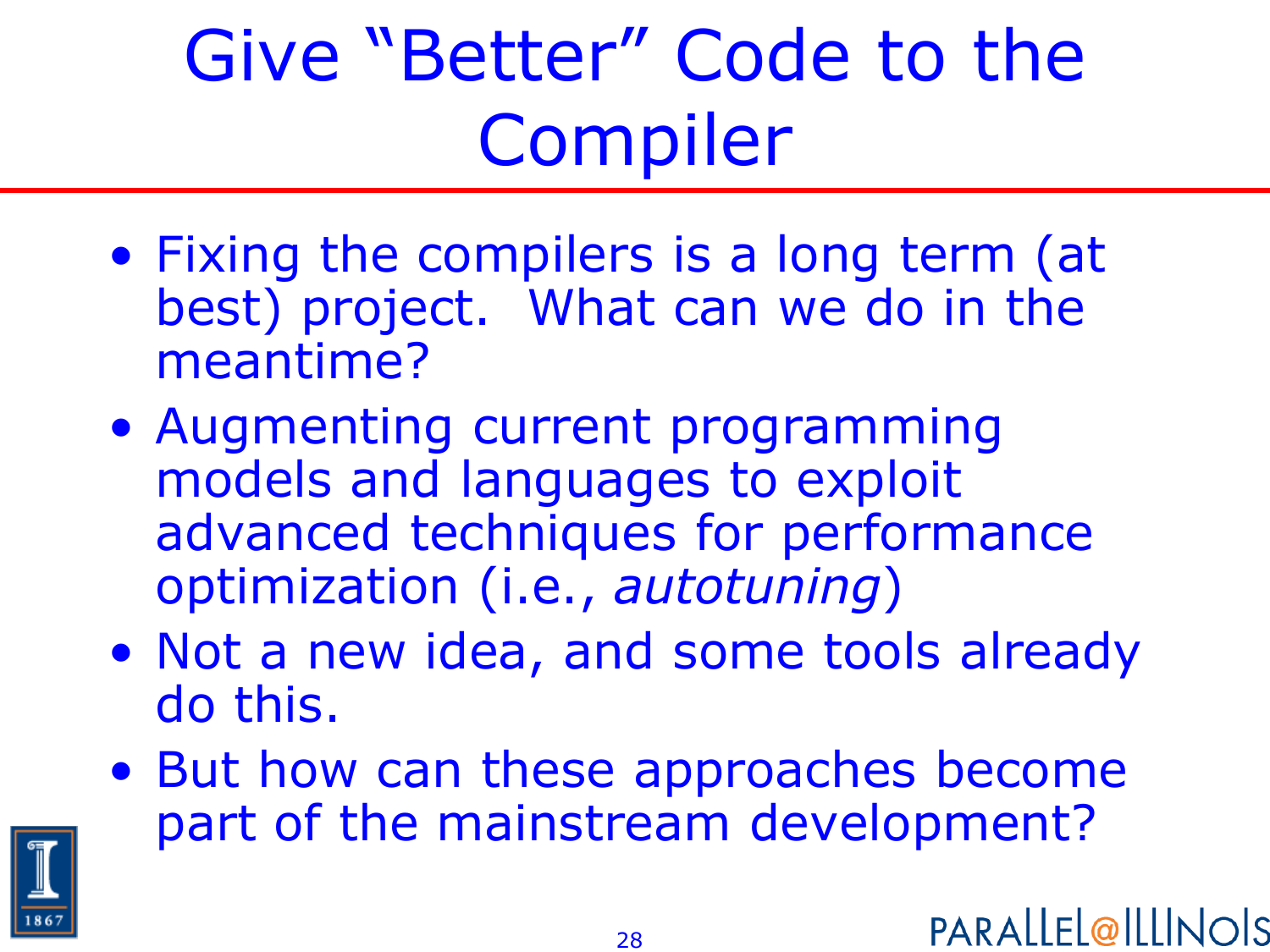How Can Autotuning Tools Fit Into Application Development?

- In the short run, just need effective mechanisms to replace user code with tuned code
	- Manual extraction of code, specification of specific collections of code transformations
- But this produces at least two versions of the code (tuned (for a particular architecture and problem choice) and untuned). And there are other issues.
- What does an application *want* (what is the Dream)?PARALLEL@ILLINOIS

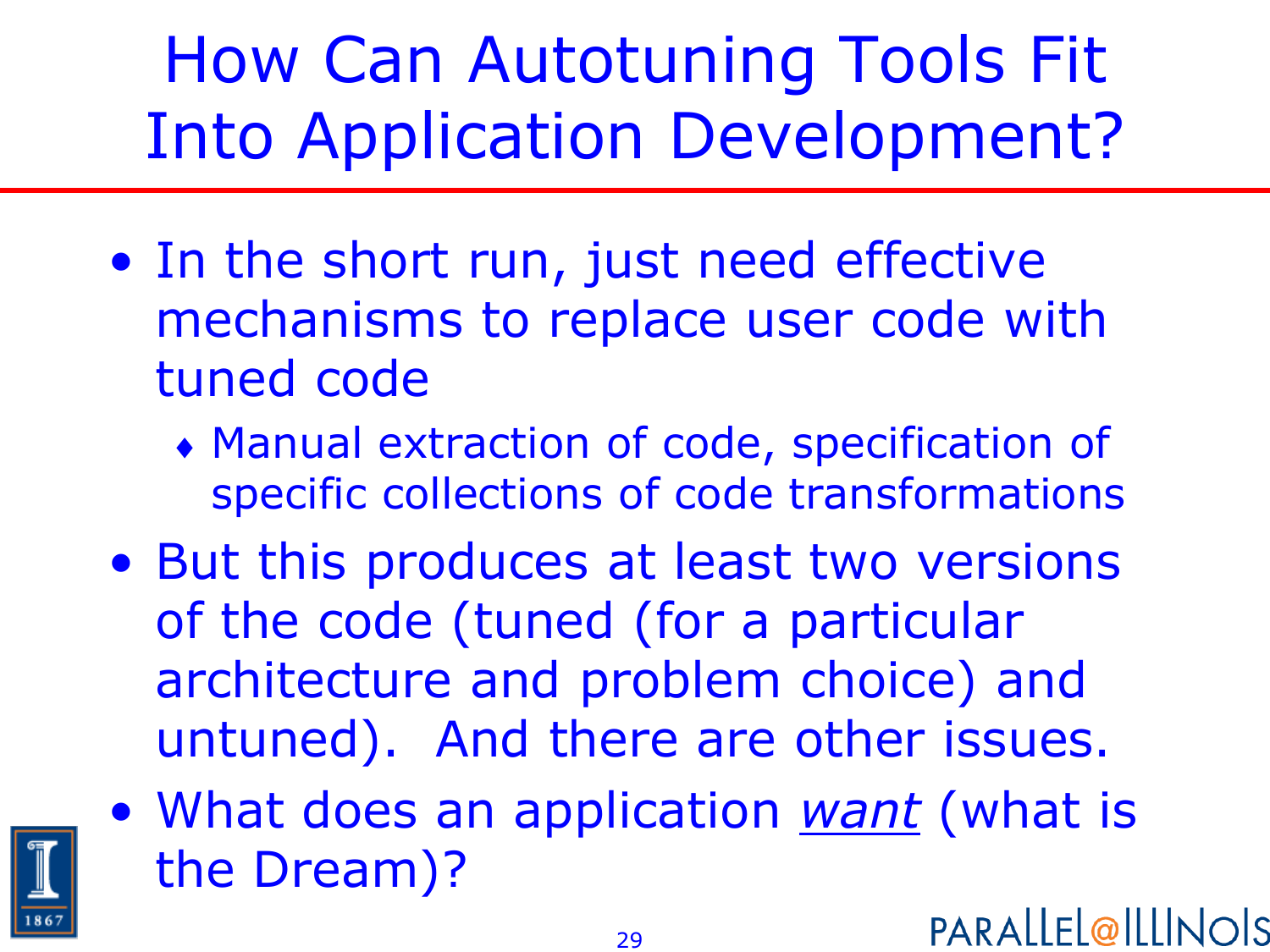### Application Requirements and Implications

- Portable augment existing language.
	- Best if the tool that performs all of these steps looks like just like the compiler, for integration with build process
- Persistent
	- Keep original and transformed code around
- Maintainable
	- Let user work with original code *and* ensure changes automatically update tuned code
- Correct
	- Do whatever the app developer needs to believe that the tuned code is correct
- Faster
	- Must be able to interchange tuning tools pick the best tool for *each* part of the code
	- No captive interfaces
	- Extensibility a clean way to add new tools, transformations, properties, …PARALLEL@ILLINOIS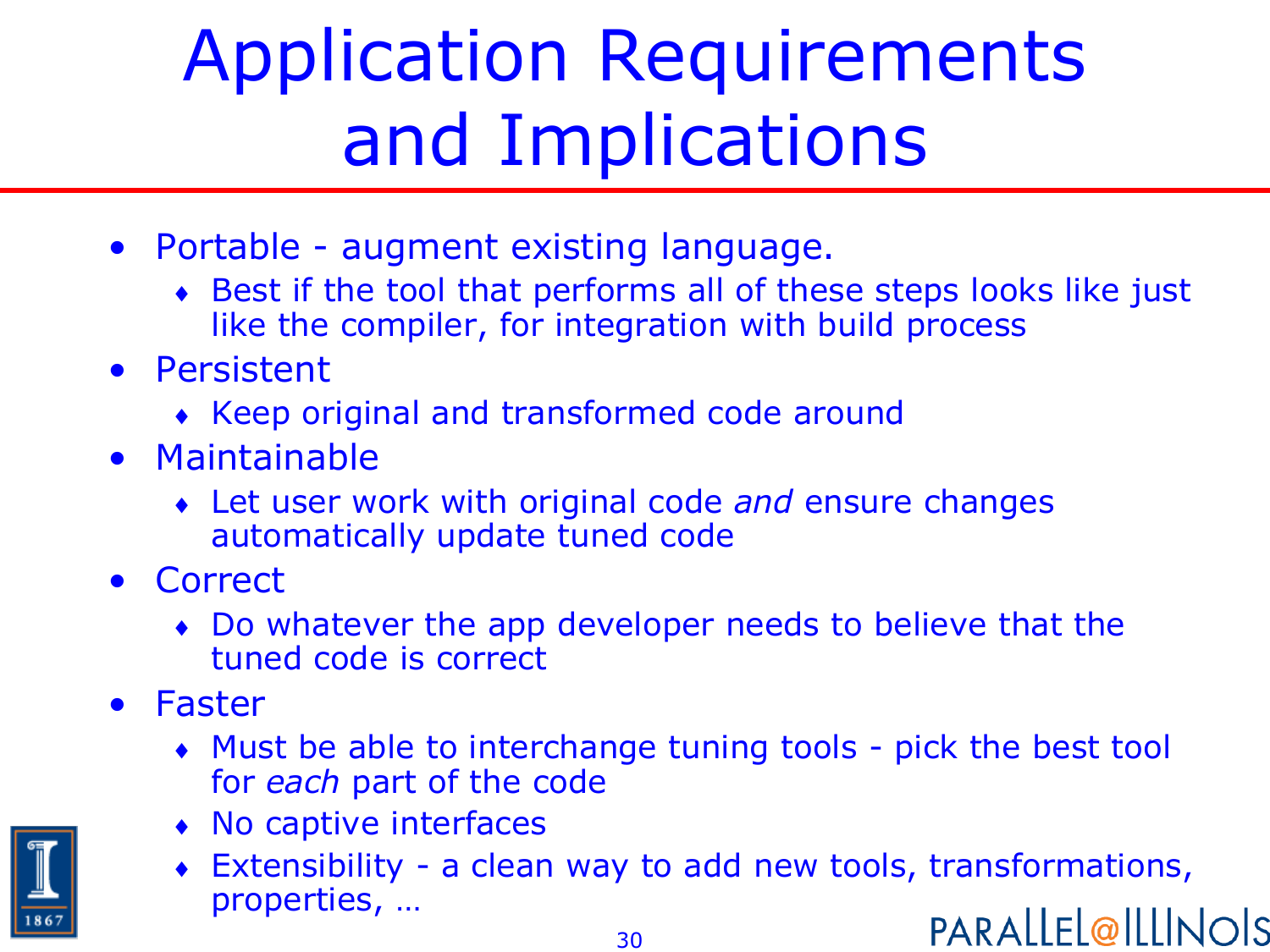### Application-Relevant Abstractions

- Language for interfacing with autotuning must convey concepts that are meaningful to the application programmer
- Wrong: unroll by 5
	- Though may be ok for performance expert; some compilers already provide pragmas for some transformations
- Right (maybe): Performance precious, typical loop count between 100 and 10000, even, not power of 2
- We need work at developing higher-level, performance-oriented languages or language extensions



DOE "X-stack" may (or may not) help with this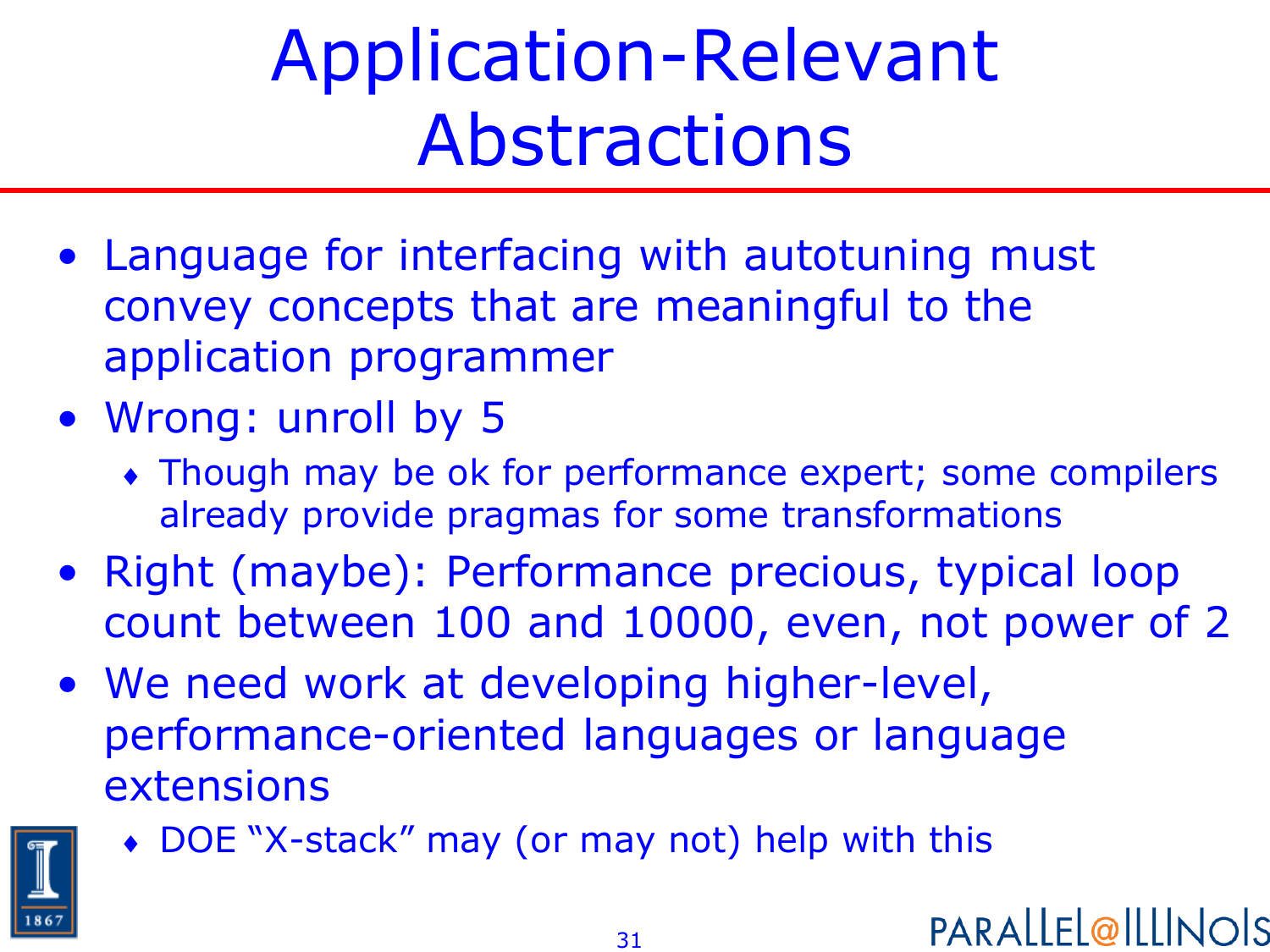### Breaking the OS **Stranglehold**

- Middle ground between single system image and single node OS everywhere
- Single system image
	- Hard to fully distribute
	- Not clear that it is needed
	- But *some* features require coordination
	- Examples include collective I/O (for file open/close and coordinated read/write), scheduling (for services that must not interfere with loosely synchronized applications), and memory allocation for PGAS languagesPARALLEL@ILLINOIS

32

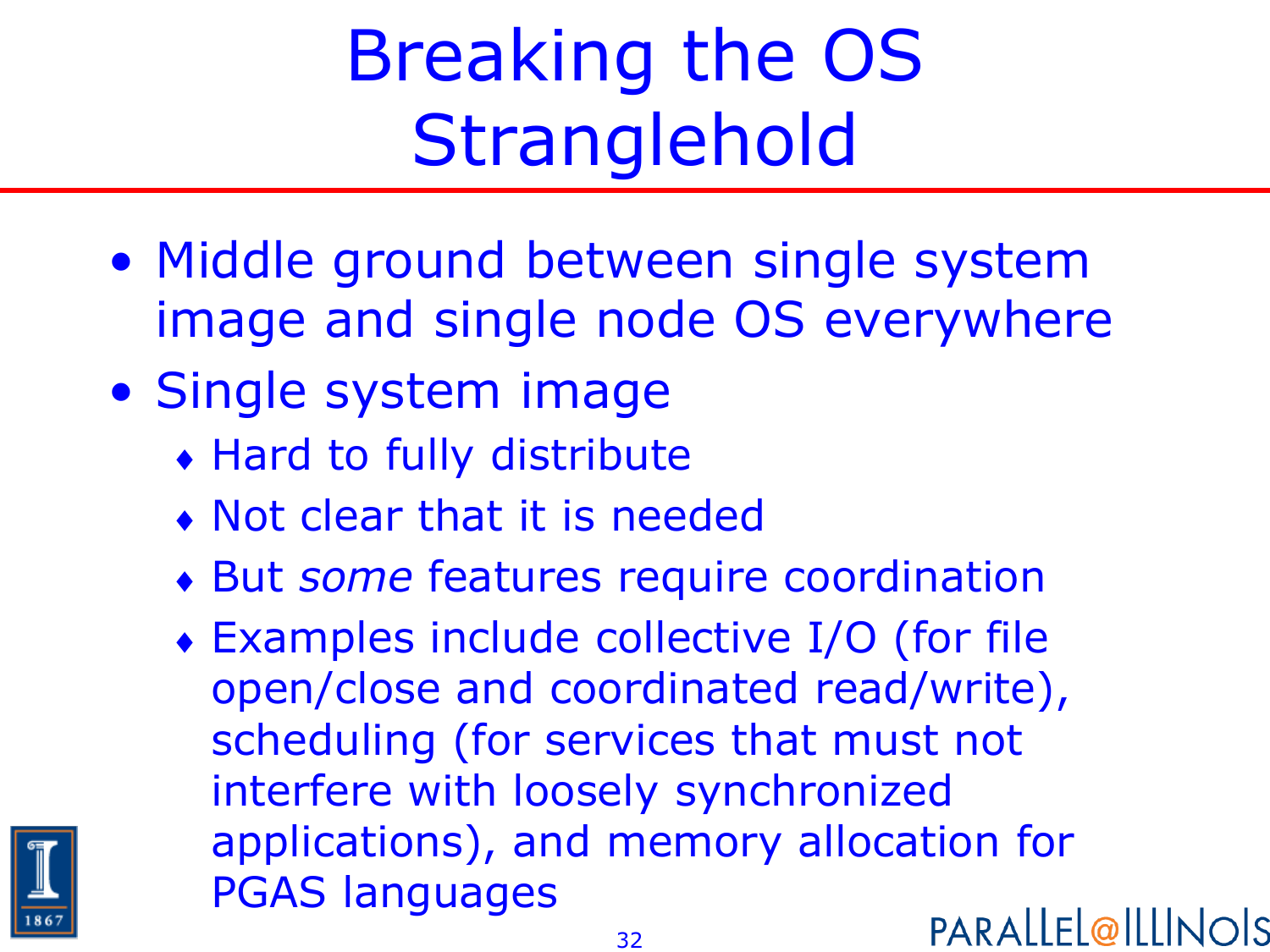### Breaking the Application **Stranglehold**

- Problem
	- Applications often frozen in legacy programming systems; modified for idiosyncrasies of this year's system
- Solution
	- Use of abstraction, autotuning, tools
	- Interoperable programming models and frameworks
	- Make "performance correctness" equally important; guide decisions in selection of system, algorithms, implementation

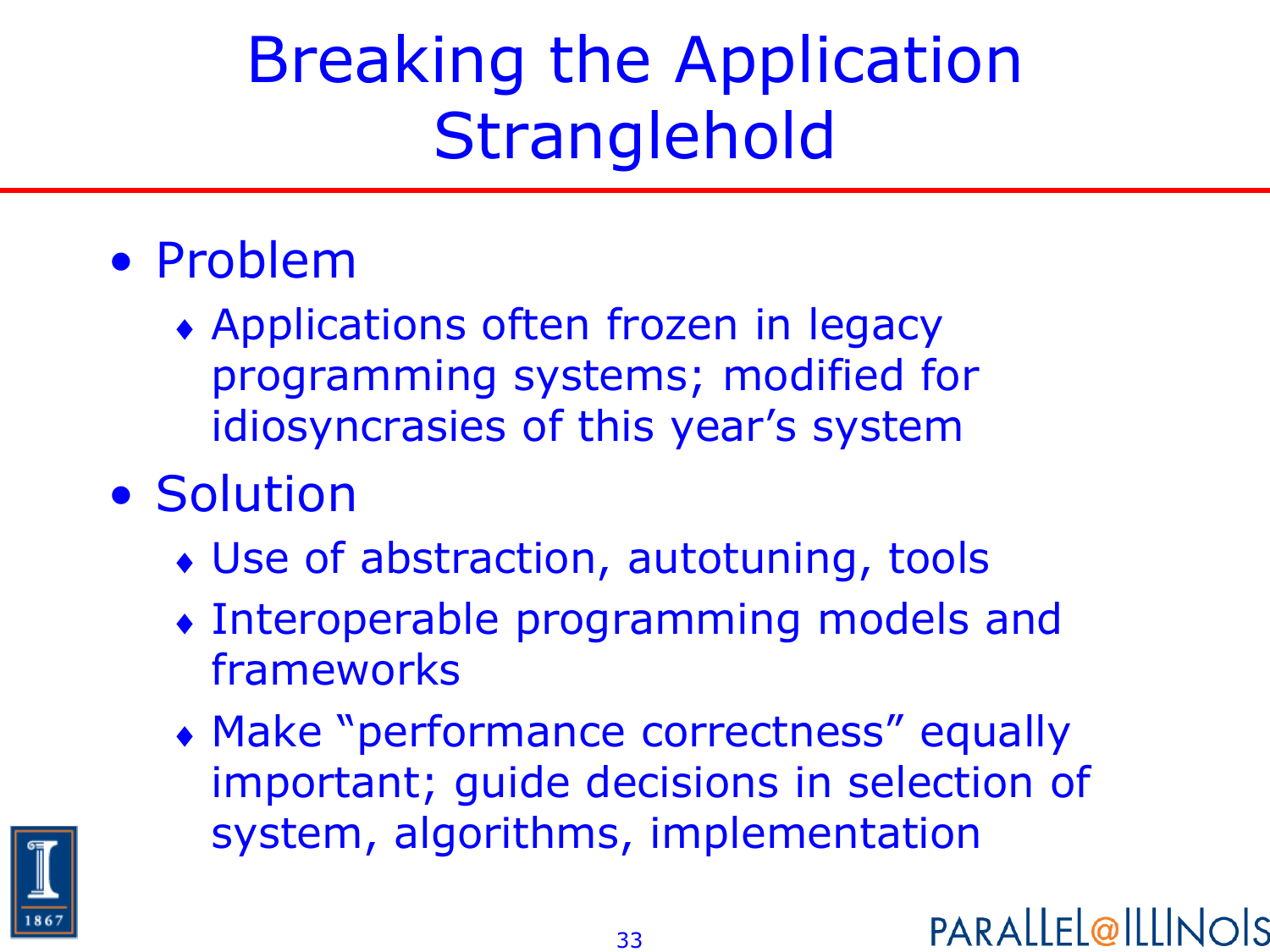## Model-guided Optimization

- Application is MILC, a lattice QCG code
- Analytic model showed possible improvement of 12% by eliminating the pack before communicating 25000
- Torsten Hoefler implemented and analyzed for EuroMPI'10
	- Up to **18%** faster!
- Next bottleneck: CG phase



- Investigating use of nonblocking collectives in a modified CG
- Also model-driven (because involves more floating point but same or less data motion)PARALLEL@ILLINOIS 34

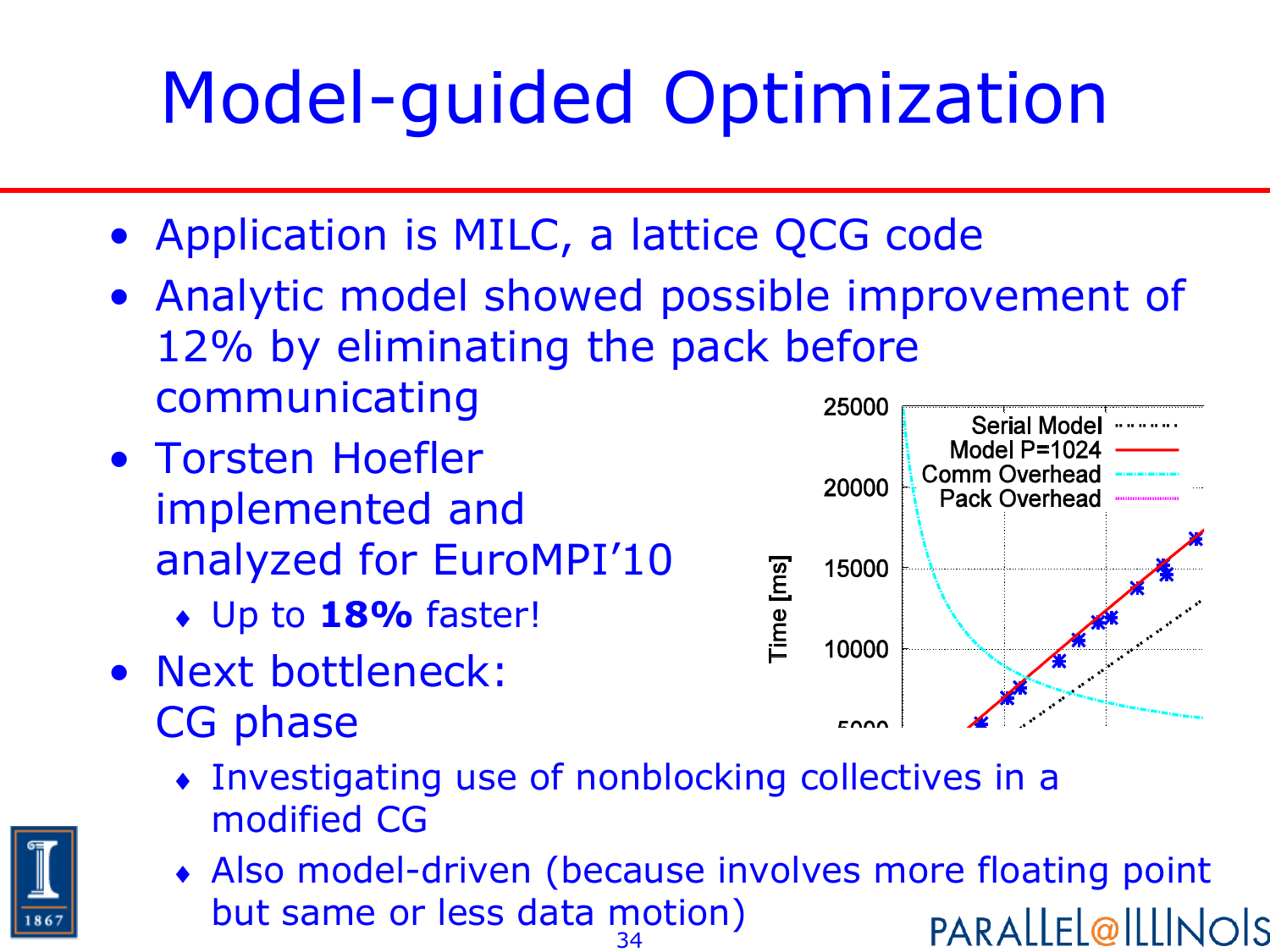Hardest: Breaking the Architecture Stranglehold

- Greater power efficiency implies less speculation in operation, memory
- Must still be able to reason about what is happening (can't just have ad hoc memory consistency, e.g.)
- Need coordinated advances in software, algorithms, and architecture
	- Danger is special purpose hardware, constrained by today's software, old algorithms
	- "Tomorrows hardware, with today's software, running yesterday's algorithms"
	- Particularly essential for fault tolerance, latency hiding

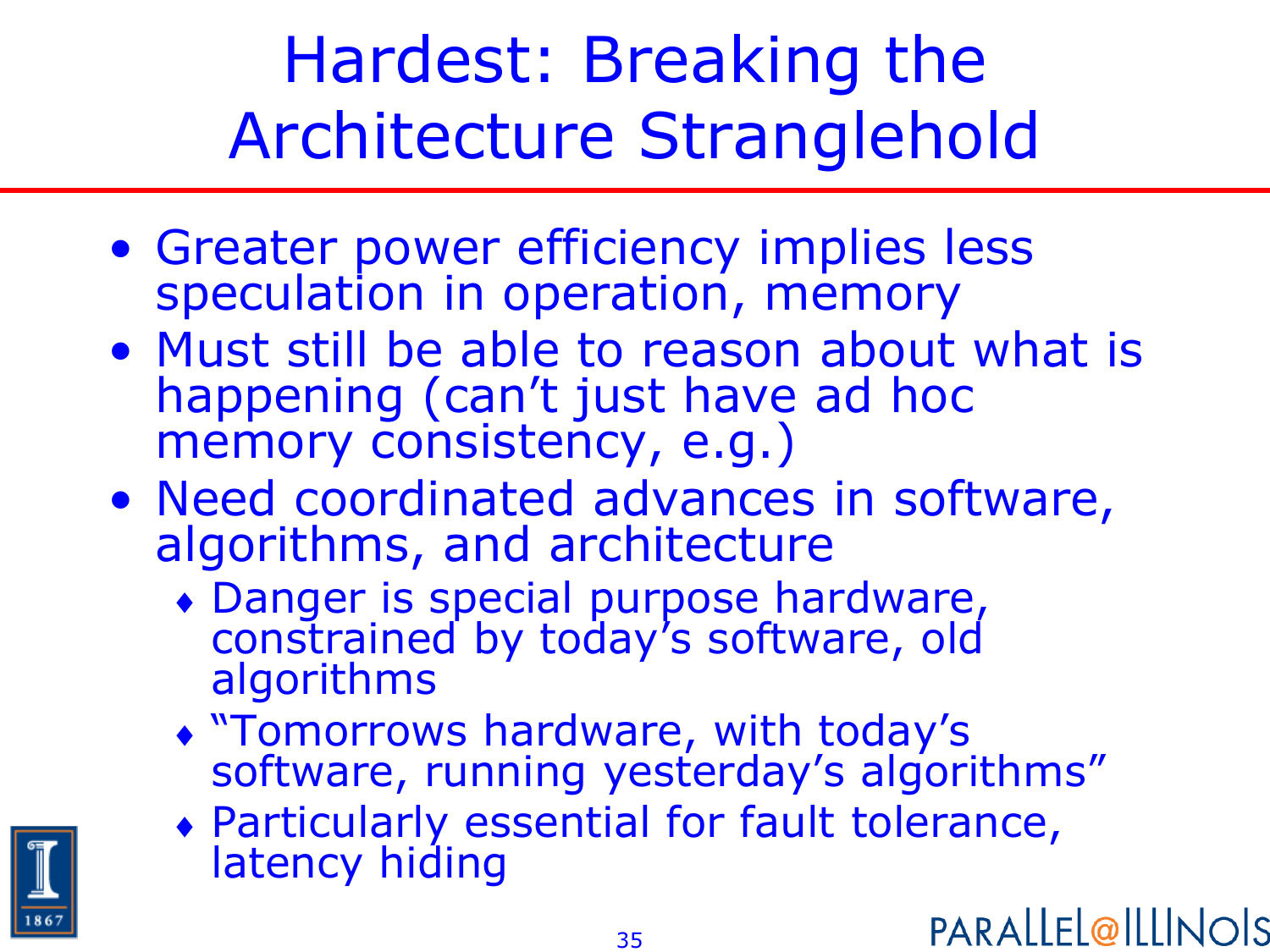### Research Directions Towards Exascale

- Integrated, interoperable, component oriented languages
	- Generalization of so-called domain-specific language
		- Really (abstract) data-structure-specific languages
		- Example: matlab is not a D(omain)SL but is a D(atastructure)SL
- Performance modeling and tuning
	- Performance info in language; performance considered as part of correctness
- Fault tolerance at the high end
	- Fault tolerance features in the language, working with hardware and algorithms
- Correctness
	- Correctness features for testing in the language
	- Support for special cases (e.g., provably deterministic expression of deterministic algorithms)

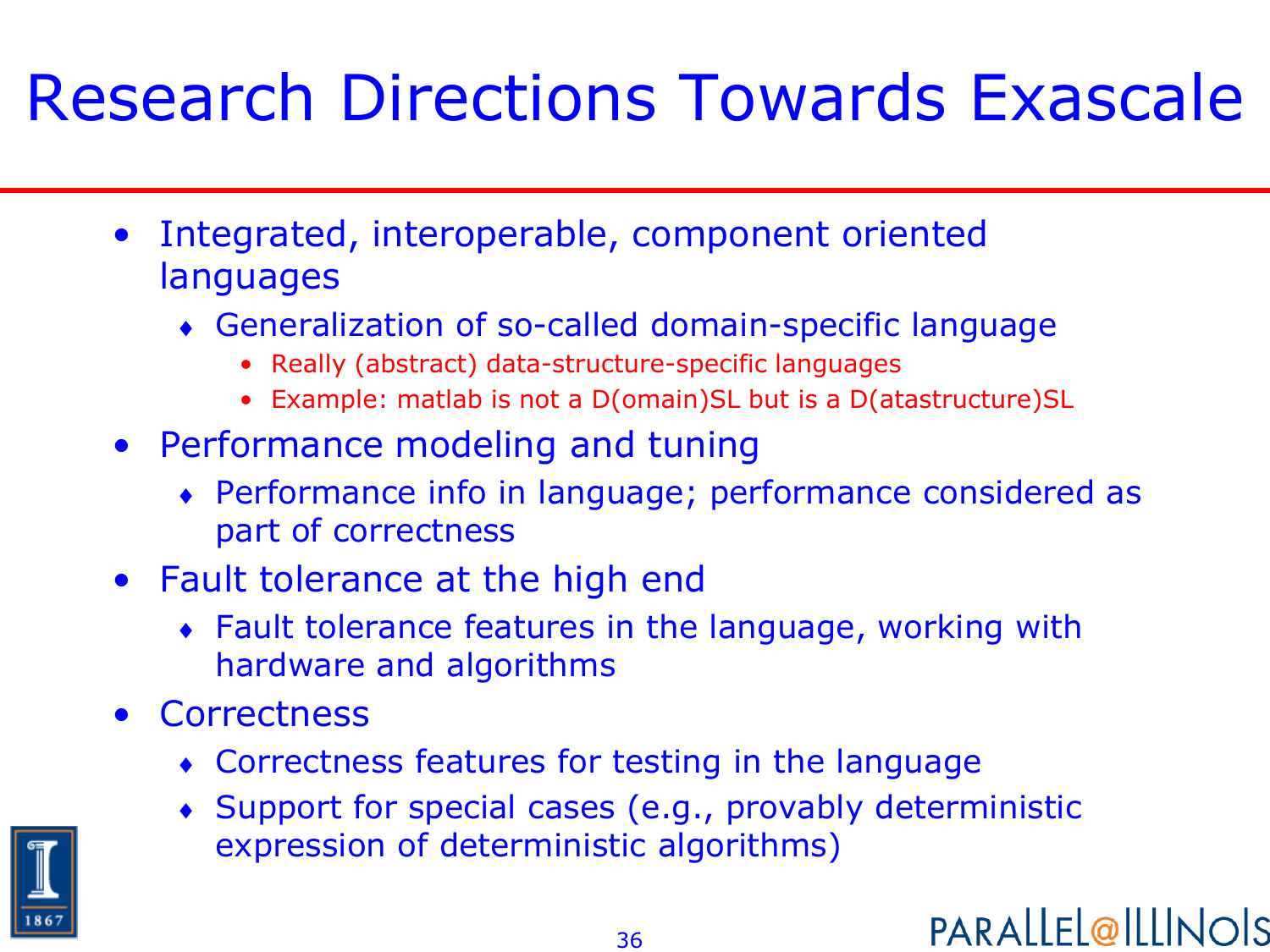### **Conclusions**

- Planning for extreme scale systems requires rethinking both algorithms and programming approaches
- Key requirements include
	- Minimizing memory motion at all levels
	- Avoiding unnecessary synchronization at all levels
- Decisions must be informed by performance modeling / understanding



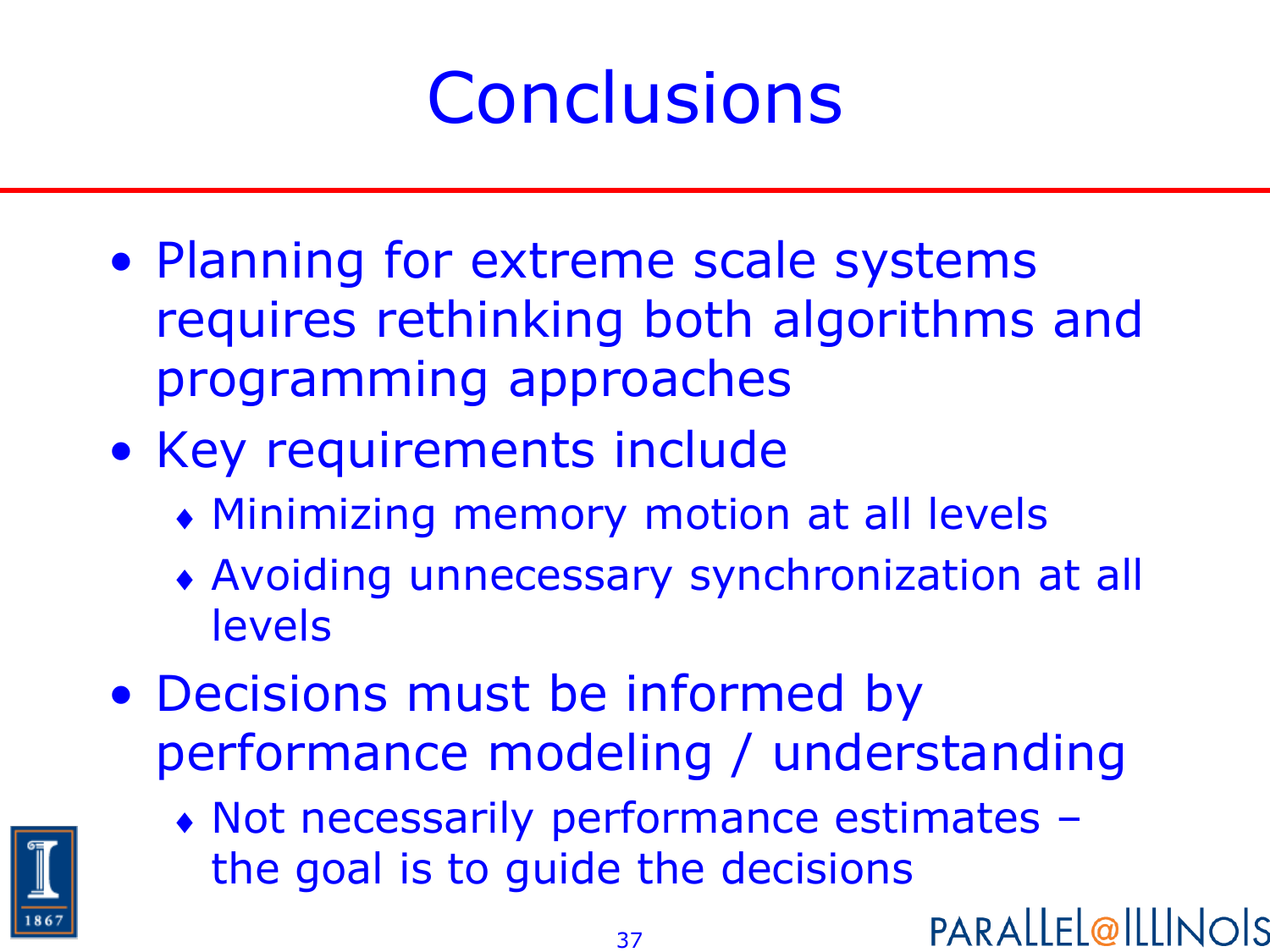### Of Interest

- Special Interest Group in HPC
	- sighpc.org
- Annual Supercomputing conference
	- SC12.supercomputing.org in Salt Lake City, Utah
	- SC13 in Denver Colorado
- New Parallel Computing Institute at Illinois
	- 38 www.parallel.illinois.edu

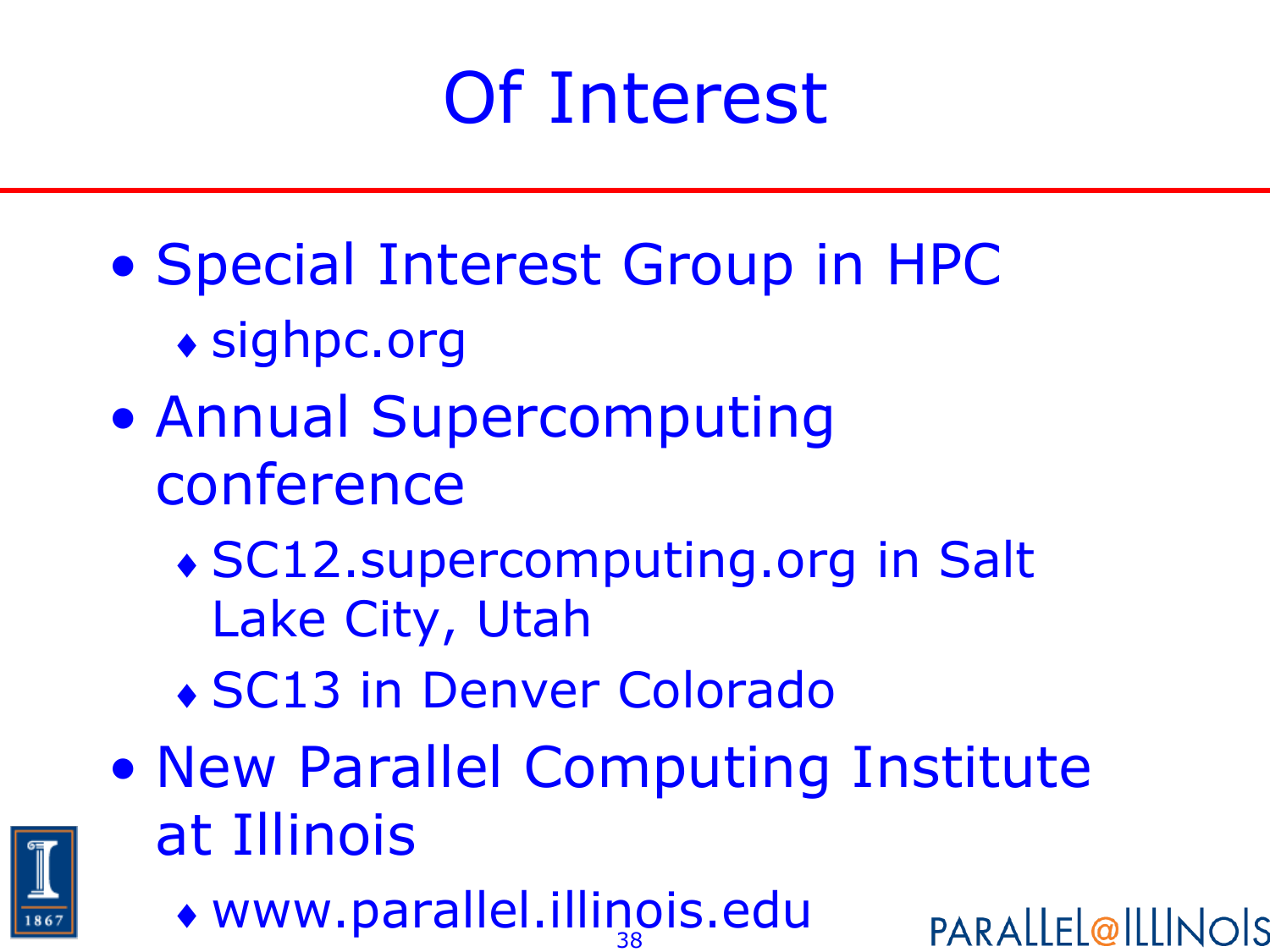### **Conclusions**

- Practical issues require separating algorithm, data structure, and implementation
	- Libraries will need to be supplemented by generated code
	- They may be data-structure-specific languages or annotations
		- Most proposals are not for domain specific, as they make assumptions about data structure and algorithm
		- Matlab is, after all, not domain specific it is primarily data structure specific

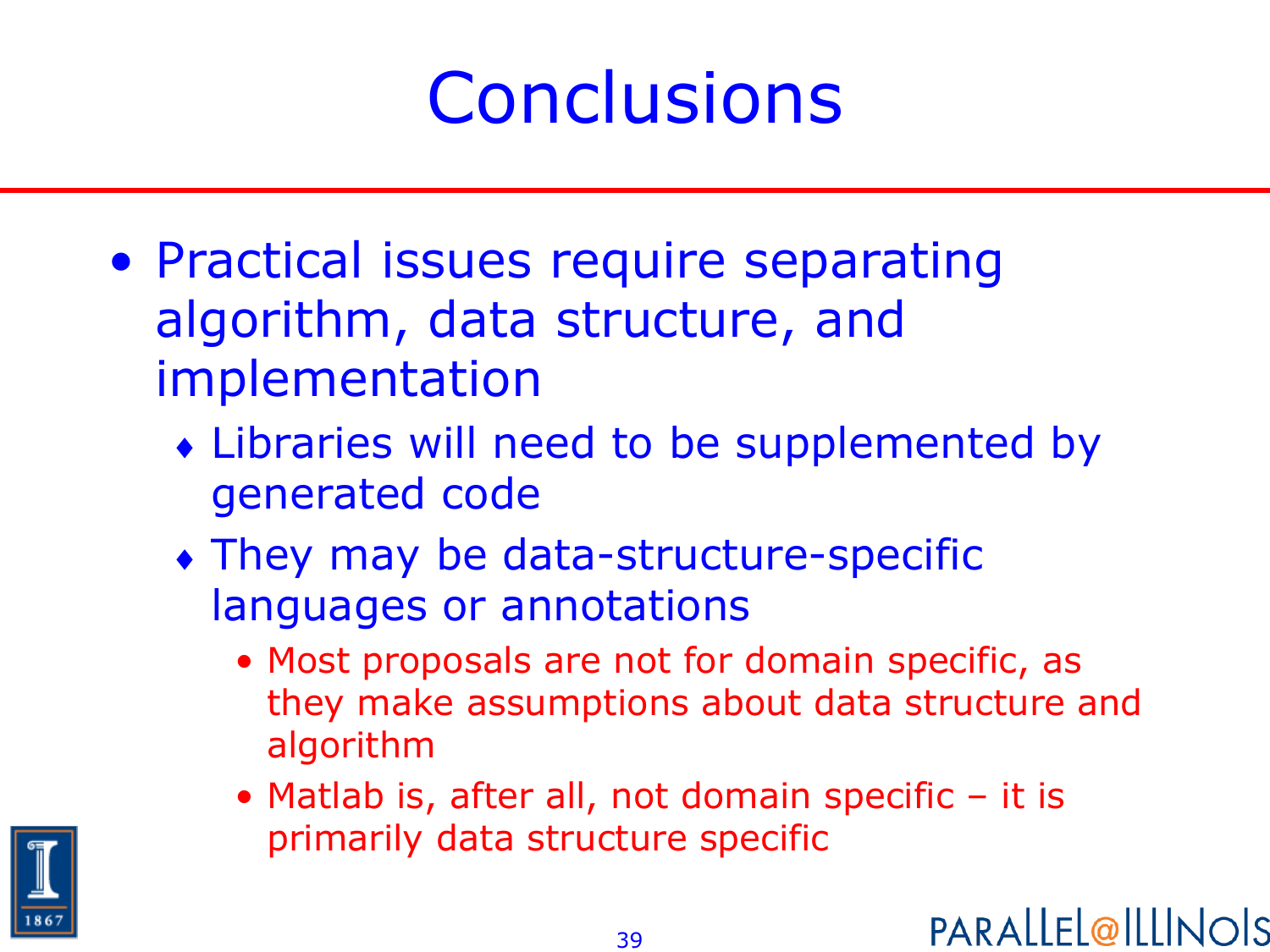# Possible Solution Directions

- Use mathematics as the organizing principle
	- Continuous representations, possibly adaptive, memory-optimizing representation, lossy (within accuracy limits) but preserves essential properties (e.g., conservation)
- Manage code by using data-structure-specific languages to handle operations and vertical integration across components
	- So-called "domain specific languages" are really data-structure specific languages – they support more applications but fewer algorithms.
	- Difference is important because a "domain" almost certainly require flexibility with data structures and algorithms